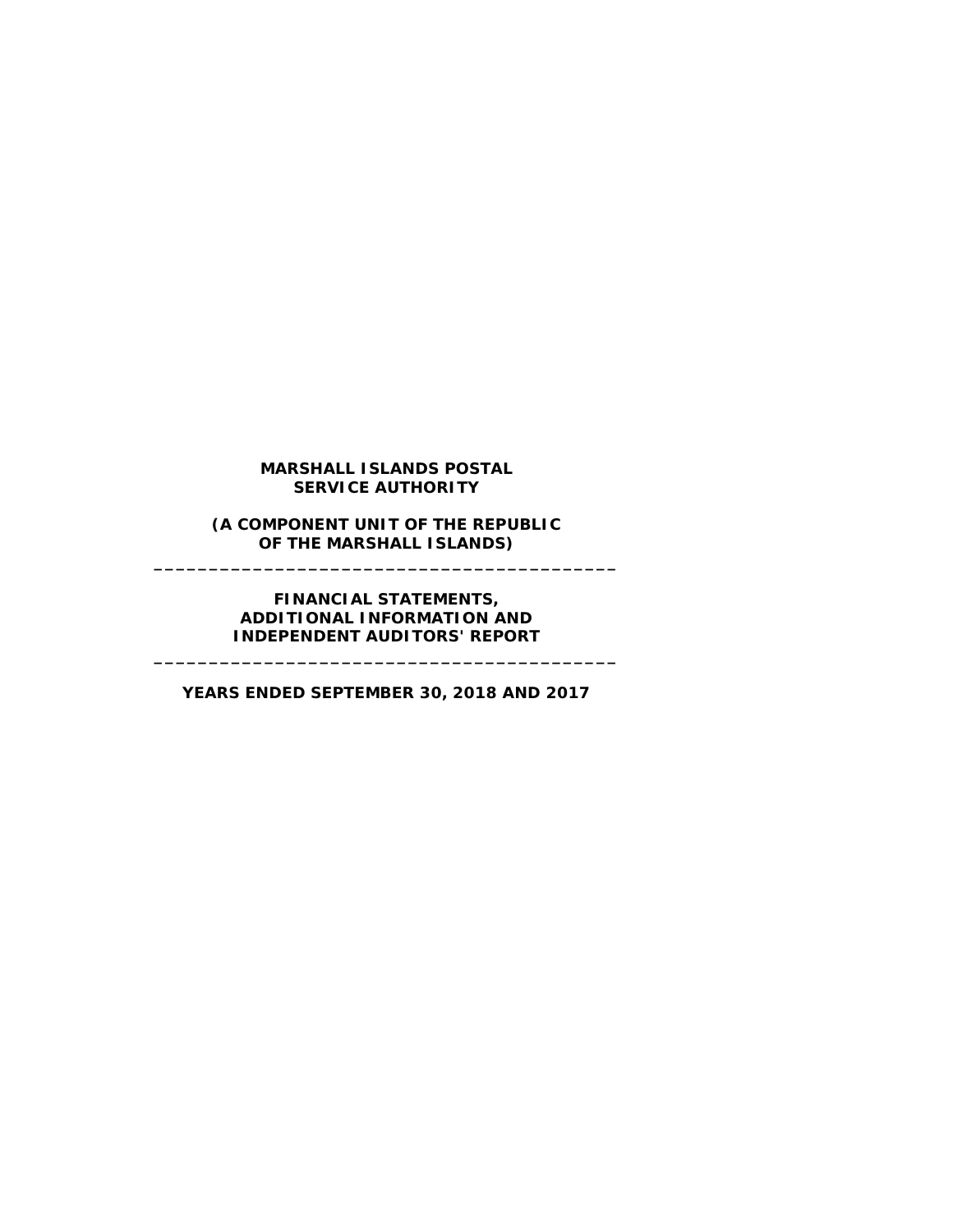# **MARSHALL ISLANDS POSTAL SERVICE AUTHORITY (A COMPONENT UNIT OF THE REPUBLIC OF THE MARSHALL ISLANDS)**

Years Ended September 30, 2018 and 2017 Table of Contents

|     |                                                                                                                                                                                            | Page No. |
|-----|--------------------------------------------------------------------------------------------------------------------------------------------------------------------------------------------|----------|
| Ι.  | Independent Auditors' Report                                                                                                                                                               | 1        |
| П.  | Management's Discussion and Analysis                                                                                                                                                       | 3        |
| HL. | <b>Financial Statements:</b>                                                                                                                                                               |          |
|     | Statements of Net Position                                                                                                                                                                 | 8        |
|     | Statements of Revenues, Expenses and Changes in Net Position                                                                                                                               | 9        |
|     | <b>Statements of Cash Flows</b>                                                                                                                                                            | 10       |
|     | Notes to Financial Statements                                                                                                                                                              | 11       |
| IV. | Other Supplementary Information:                                                                                                                                                           |          |
|     | Combining Schedule of Operating Income (Loss) by Station                                                                                                                                   | 20       |
| V.  | Independent Auditors' Report on Compliance with Laws and Regulations:                                                                                                                      |          |
|     | Independent Auditors' Report on Internal Control Over Financial<br>Reporting and on Compliance and Other Matters Based on an<br>Audit of Financial Statements Performed in Accordance With |          |
|     | <b>Government Auditing Standards</b>                                                                                                                                                       | 21       |
|     | Unresolved Prior Year Findings                                                                                                                                                             | 23       |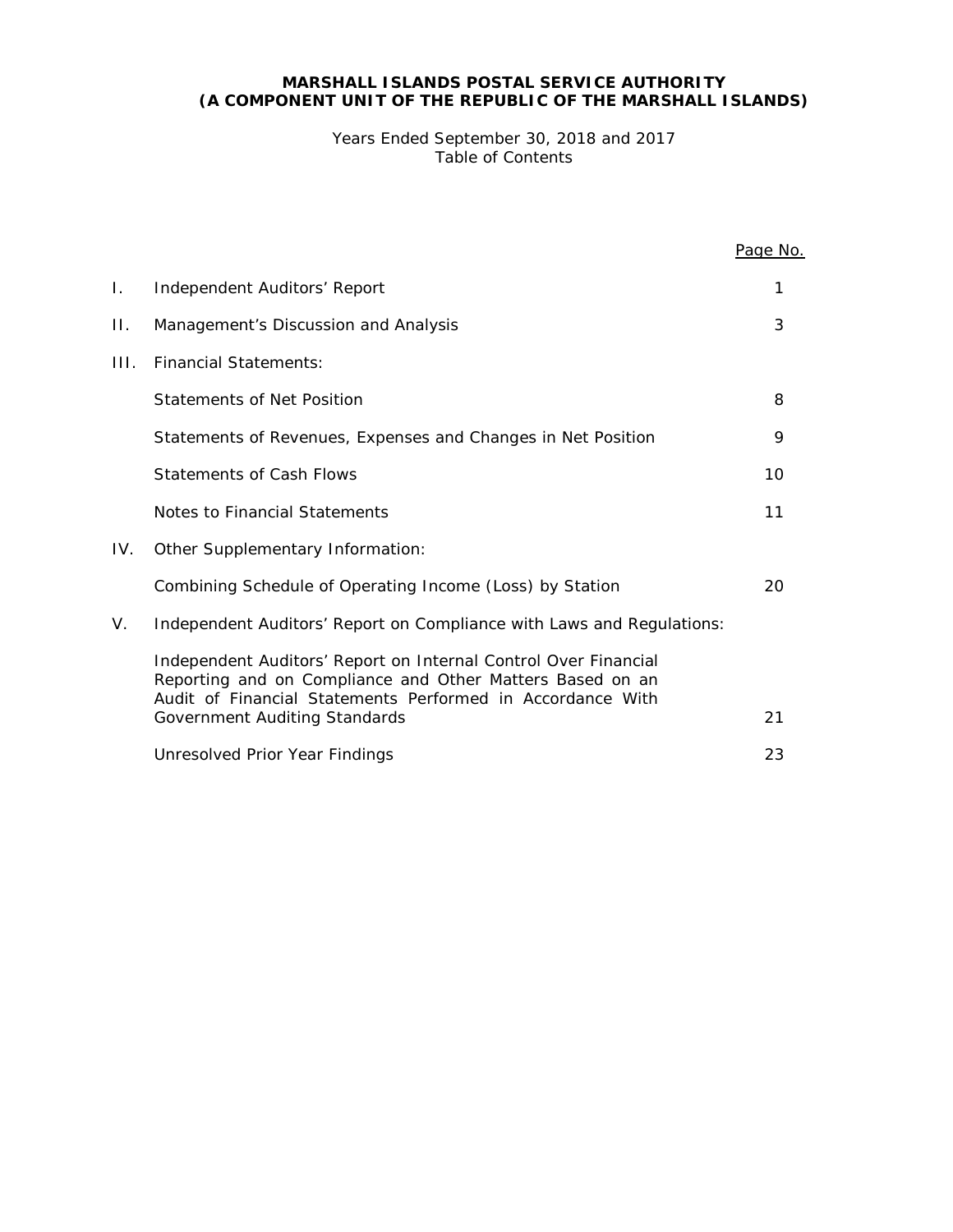

Deloitte & Touche LLP 361 South Marine Corps Drive Tamuning, GU 96913-3973 USA

Tel: +1 (671) 646-3884 Fax: +1 (671) 649-4265

www.deloitte.com

# **INDEPENDENT AUDITORS' REPORT**

Board of Directors Marshall Islands Postal Service Authority:

## **Report on the Financial Statements**

We have audited the accompanying financial statements of the Marshall Islands Postal Service Authority (the Authority), a component unit of the Republic of the Marshall Islands, which comprise the statements of net position as of September 30, 2018 and 2017, and the related statements of revenues, expenses and changes in net position and of cash flows for the years then ended, and the related notes to the financial statements.

## *Management's Responsibility for the Financial Statements*

Management is responsible for the preparation and fair presentation of these financial statements in accordance with accounting principles generally accepted in the United States of America; this includes the design, implementation, and maintenance of internal control relevant to the preparation and fair presentation of financial statements that are free from material misstatement, whether due to fraud or error.

## *Auditors' Responsibility*

Our responsibility is to express an opinion on these financial statements based on our audits. We conducted our audits in accordance with auditing standards generally accepted in the United States of America and the standards applicable to financial audits contained in *Government Auditing Standards,* issued by the Comptroller General of the United States. Those standards require that we plan and perform the audit to obtain reasonable assurance about whether the financial statements are free from material misstatement.

An audit involves performing procedures to obtain audit evidence about the amounts and disclosures in the financial statements. The procedures selected depend on the auditor's judgment, including the assessment of the risks of material misstatement of the financial statements, whether due to fraud or error. In making those risk assessments, the auditor considers internal control relevant to the entity's preparation and fair presentation of the financial statements in order to design audit procedures that are appropriate in the circumstances, but not for the purpose of expressing an opinion on the effectiveness of the entity's internal control. Accordingly, we express no such opinion. An audit also includes evaluating the appropriateness of accounting policies used and the reasonableness of significant accounting estimates made by management, as well as evaluating the overall presentation of the financial statements.

We believe that the audit evidence we have obtained is sufficient and appropriate to provide a basis for our audit opinion.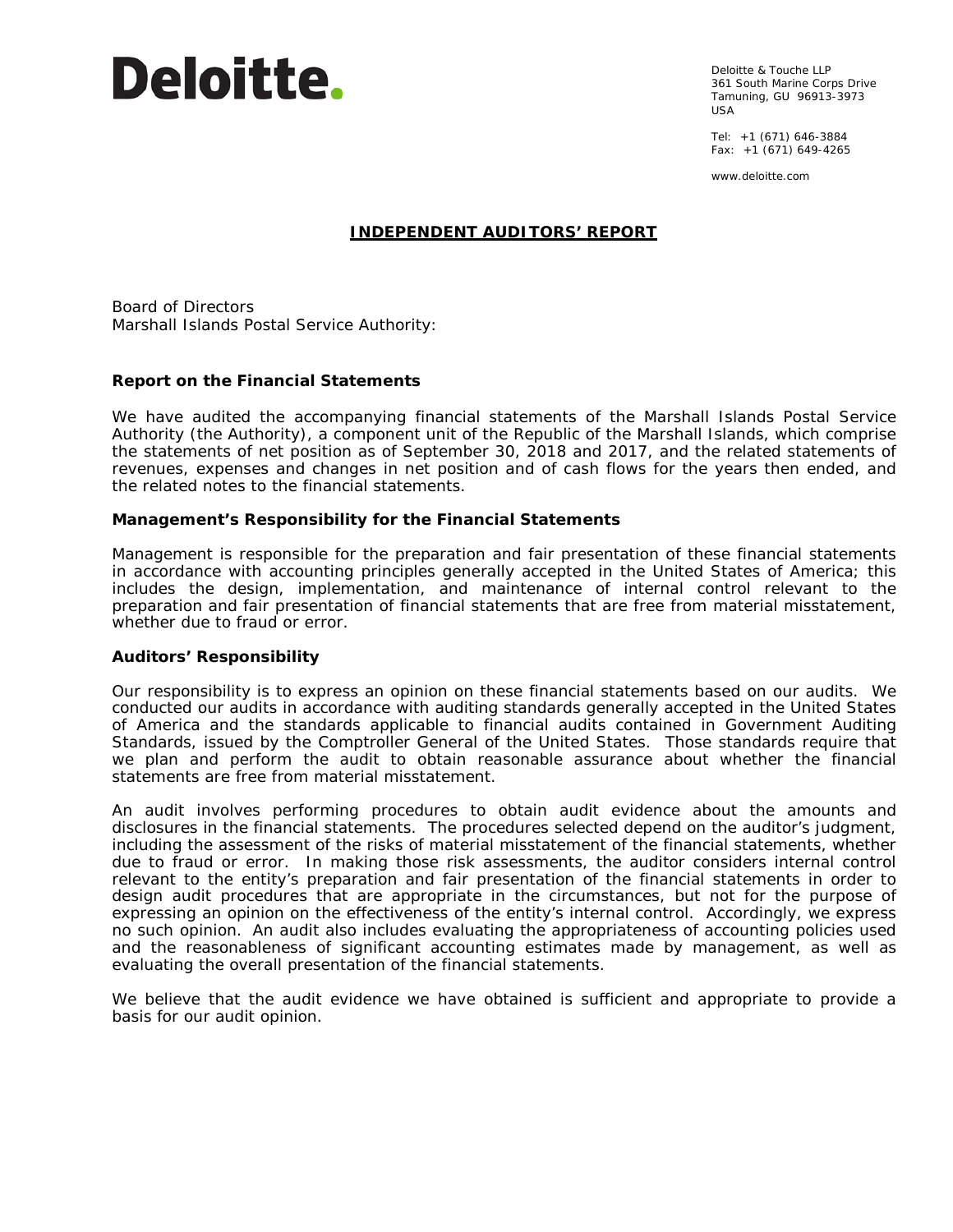# **Deloitte**

# *Opinion*

In our opinion, the financial statements referred to above present fairly, in all material respects, the financial position of the Authority as of September 30, 2018 and 2017, and the changes in its financial position and its cash flows for the years then ended in accordance with accounting principles generally accepted in the United States of America.

# *Other Matters*

# *Required Supplementary Information*

Accounting principles generally accepted in the United States of America require that the management's discussion and analysis on pages 3 to 7 be presented to supplement the financial statements. Such information, although not a part of the financial statements, is required by the Governmental Accounting Standards Board who considers it to be an essential part of financial reporting for placing the financial statements in an appropriate operational, economic, or historical context. We have applied certain limited procedures to the required supplementary information in accordance with auditing standards generally accepted in the United States of America, which consisted of inquiries of management about the methods of preparing the information and comparing the information for consistency with management's responses to our inquiries, the financial statements, and other knowledge we obtained during our audit of the financial statements. We do not express an opinion or provide any assurance on the information because the limited procedures do not provide us with sufficient evidence to express an opinion or provide any assurance.

# *Other Information*

Our audits were conducted for the purpose of forming an opinion on the financial statements as a whole. The Other Supplementary Information listed in the accompanying table of contents is presented for purposes of additional analysis and is not a required part of the financial statements. Such information is the responsibility of management and was derived from and relates directly to the underlying accounting and other records used to prepare the financial statements. The information has been subjected to the auditing procedures applied in the audit of the financial statements and certain additional procedures, including comparing and reconciling such information directly to the underlying accounting and other records used to prepare the financial statements or to the financial statements themselves, and other additional procedures in accordance with auditing standards generally accepted in the United States of America. In our opinion, the other supplementary information is fairly stated, in all material respects, in relation to the financial statements as a whole.

# **Other Reporting Required by** *Government Auditing Standards*

In accordance with *Government Auditing Standards*, we have also issued our report dated December 6, 2018 on our consideration of the Authority's internal control over financial reporting and on our tests of its compliance with certain provisions of laws, regulations, contracts, and grant agreements and other matters. The purpose of that report is solely to describe the scope of our testing of internal control over financial reporting and compliance and the results of that testing, and not to provide an opinion on the effectiveness of the Authority's internal control over financial reporting or on compliance. That report is an integral part of an audit performed in accordance with *Government Auditing Standards* in considering the Authority's internal control over financial reporting and compliance.

December 6, 2018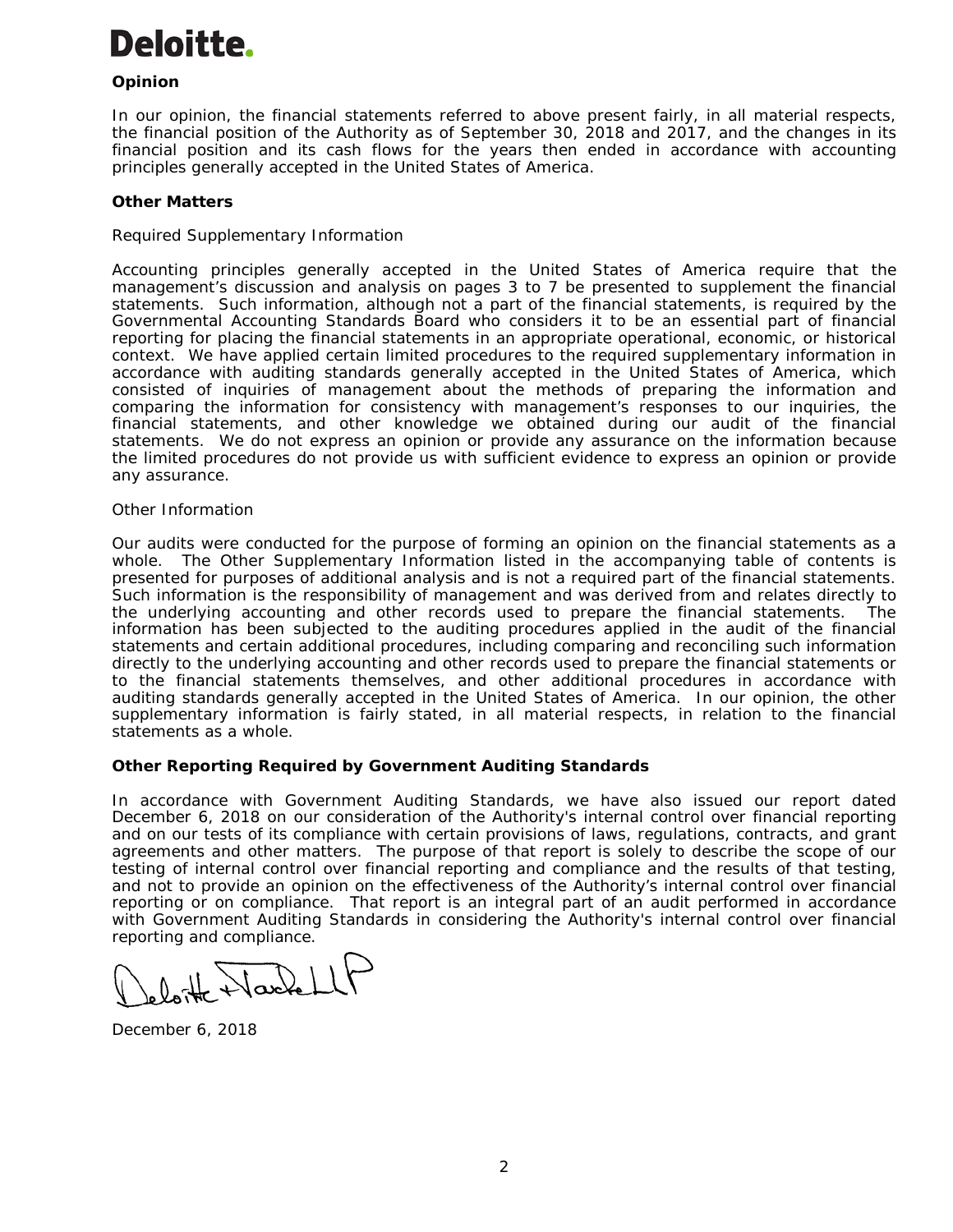Management's Discussion and Analysis Years Ended September 30, 2018 and 2017

As management of the Marshall Islands Postal Service Authority (the Authority), we offer readers of the Authority's financial statements this narrative overview and analysis of the financial activities of the Authority for the fiscal year ending September 30, 2018. We encourage the readers to consider the information presented here in conjunction with additional information that we have furnished in the Authority's financial statements, which follow this narrative.

The Authority was created by the Postal Service Act of 1983 for the purpose of establishing an effective and efficient postal service for the Republic. The operation of the Authority were accounted for as a separate fund within the Government of the Republic of the Marshall Islands (RepMar) Ministry of Finance. Effective October 1, 2008, the Authority established a separate bank account outside of RepMar's Treasury for the purpose of receiving and disbursing funds in accordance with the Postal Service Fund (Amendment) Act of 2007. Accordingly, the accompanying Management's Discussion and Analysis only pertains to the operations of the Authority once the operation were separated from RepMar's Ministry of Finance.

# **FINANCIAL HIGHLIGHTS**

The assets of the Authority exceeded its liabilities at the close of business for the year by \$761,865 (net position) increasing by \$95,732 from \$666,133 prior year.

As of the close of business on September 30, 2018, the Authority earned \$605,298 in revenues. Most of these were derived from revenues generated from stamp sales and postal box rentals, which account for 74% and 17% (or 91%) of the total revenues earned during the year. On the other hand, the Authority incurred various expenses, which are directly and indirectly related to the provision of domestic and international mail services, and which totaled \$680,530. These expenses were funded by the operating revenues generated by the Authority.

# **OVERVIEW OF FINANCIAL STATEMENTS**

This discussion and analysis is intended to serve as an introduction to the Authority's basic financial statements. The Authority's financial statements are comprised of four (4) components: 1) Statement of Net Position, 2) Statement of Revenues, Expenses and Changes in Net Position, 3) Statement of Cash Flows, and 4) Notes to the Financial Statements.

The Authority, like other government agencies, uses fund accounting to ensure and demonstrate compliance with finance- related requirements. The Authority is comprised of a single proprietary fund. A proprietary fund operates by charging its customer a fee for the service provided (operating revenue), like a typical business enterprise. A proprietary fund may also receive revenue from government agencies as grants or support (non-operating revenue). These financial statements are designed to provide readers with a broad overview of the Authority's finances, in a matter similar to a private-sector business.

**The Statement of Net Position** presents information on all of the Authority's assets and liabilities, with the different between the two reported as net position. Over time, increases or decreases in net position may serve as a useful indicator of whether the financial position of the Authority is improving or deteriorating. The statement of net position can be found on page 8.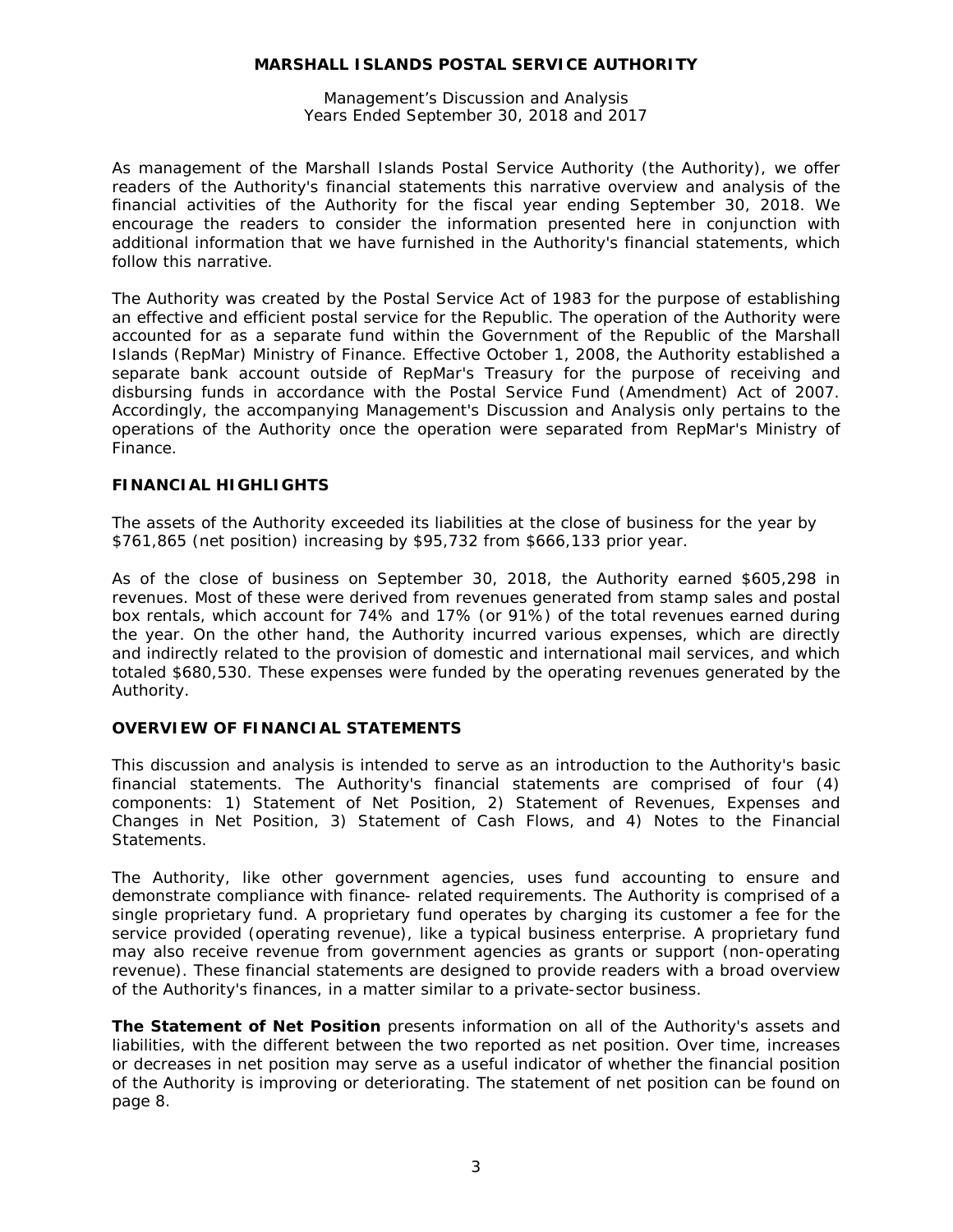Management's Discussion and Analysis Years Ended September 30, 2018 and 2017

**The Statement of Revenues, Expenses, and Changes in Net Position** presents information showing how the Authority's net position changed during the fiscal year. All changes in net position are reported as soon as the underlying event giving rise to the change occurs, regardless of the timing of the related cash flows. Thus, revenues and expenses are reported in this statement for some items that will only result in cash flows in future fiscal periods (e.g. accounts receivable and accounts payable). The statement of revenues, expenses, and changes in net position can be found on page 9.

**The Statement of Cash Flows** presents information showing how the Authority's cash increased or decreased during the year. Cash is received and used in three ways: operating activities, capital and non-capital financing activities, and investing activities. The statement of cash flows can be found on pages 10.

**The Notes to the Financial Statements** provide additional information that is essential to a full understanding of the data provided in the basic financial statements. The notes to the financial statements can be found on pages 11 to 19.

# **Financial Analysis**

# **Net Position**

Net position may serve over time as a useful indicator of a governmental entity's financial position. The summary Statements of Net Position below was prepared to give insight on the Authority's resources, liabilities, and net position. At the close of business on September 30, 2018, the Authority's assets exceeded its liabilities by \$761,865, which is comprised of unrestricted net position of \$674,743 and net investment in capital assets of \$87,122. Accordingly, this means that there are unrestricted assets available to be used to finance the day-to-day operations of the Authority.

## Summary Statements of Net Position

|                                                                   | 2018                | 2017                | 2016                |
|-------------------------------------------------------------------|---------------------|---------------------|---------------------|
| Assets:                                                           |                     |                     |                     |
| Current and other assets<br>Capital and other assets              | \$771,627<br>87,122 | \$823,261<br>76,014 | \$551,012<br>65,332 |
| Total assets                                                      | \$858,749           | \$899,275           | \$616,344           |
| Liabilities:<br>Current liabilities and other liabilities         | \$96,884            | \$233,142           | \$235,139           |
| Net Position:<br>Net investment in capital assets<br>Unrestricted | 87,122<br>674,743   | 76.014<br>590,119   | 65,332<br>315,873   |
| Total net position                                                | 761,865             | <u>666,133</u>      | 381,205             |
|                                                                   | \$858,749           | \$899,275           | \$616.344           |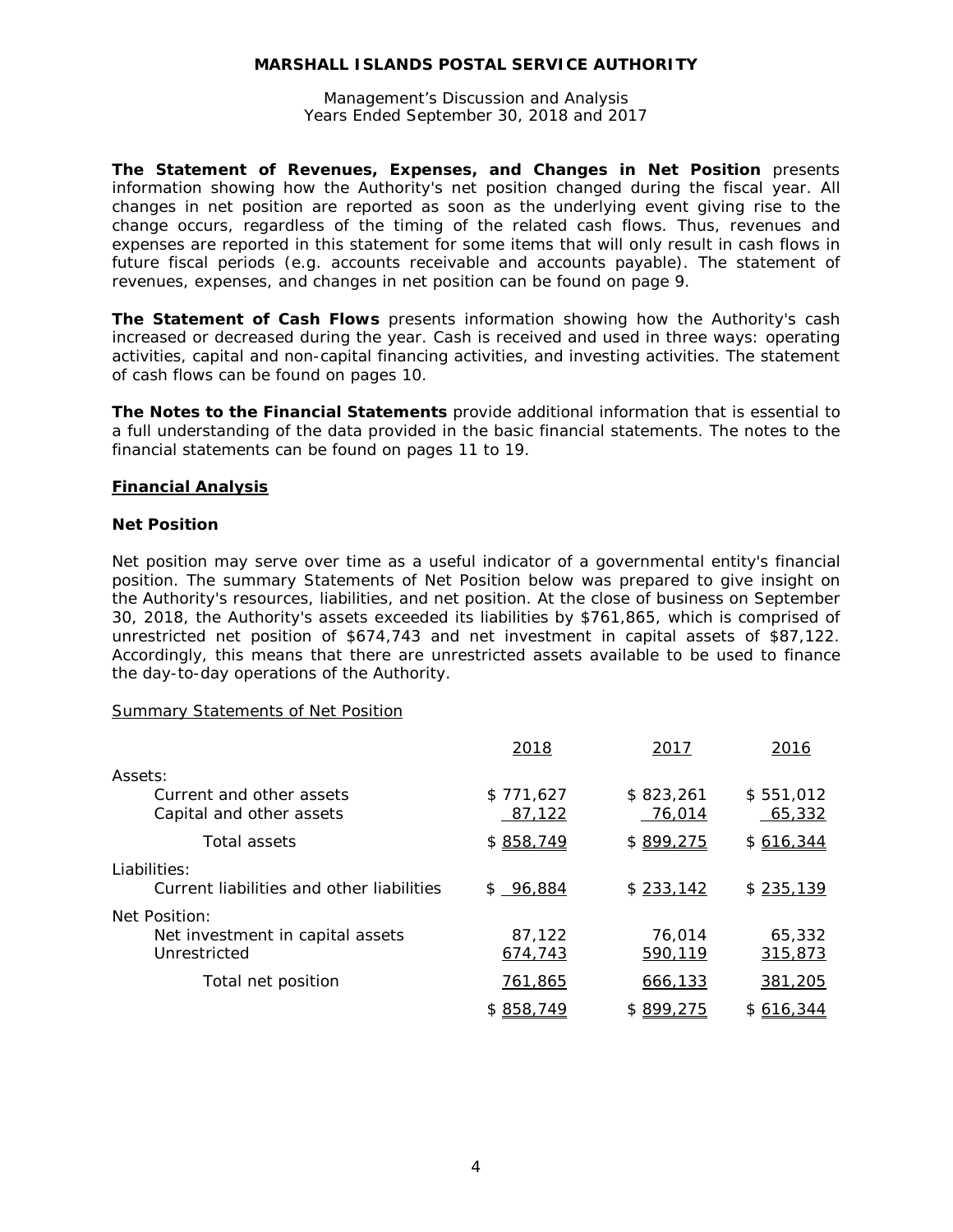Management's Discussion and Analysis Years Ended September 30, 2018 and 2017

# **Changes in Net Position**

Current year activities resulted in a positive net position of the Authority of \$95,732. The summary Statements of Revenues, Expenses, and Changes in Net Position below was prepared to show the net position calculation for the year.

Summary Statements of Revenues, Expenses, and Changes in Net Position

|                                          | 2018                 | 2017                 | 2016                 |
|------------------------------------------|----------------------|----------------------|----------------------|
| Operating revenues<br>Operating expenses | \$598,694<br>680,530 | \$606,653<br>636,090 | \$543,433<br>585,824 |
| Operating income loss                    | (81, 836)            | (29, 437)            | (42, 391)            |
| Non-operating revenues                   | <u>177,568</u>       | <u>314,365</u>       | 105,261              |
| Changes in net position                  | 95.732               | 284,928              | 62,870               |
| Net position- beginning                  | 666,133              | 381,205              | <u>318,335</u>       |
| Net position-ending                      | <u>761,865</u>       | \$666,133            | \$381,205            |

The Authority's revenues reported at the end of the year amounted to \$598,694. Approximately 91% or \$549,152 of the Authority's revenue generated during the year comes from stamp sales and postal box rental fees, which accounts for 74% and 17%, respectively, of the total of \$605,298 earned during the year. The chart below was prepared to describe the composition of the Authority's revenue sources for 2018.

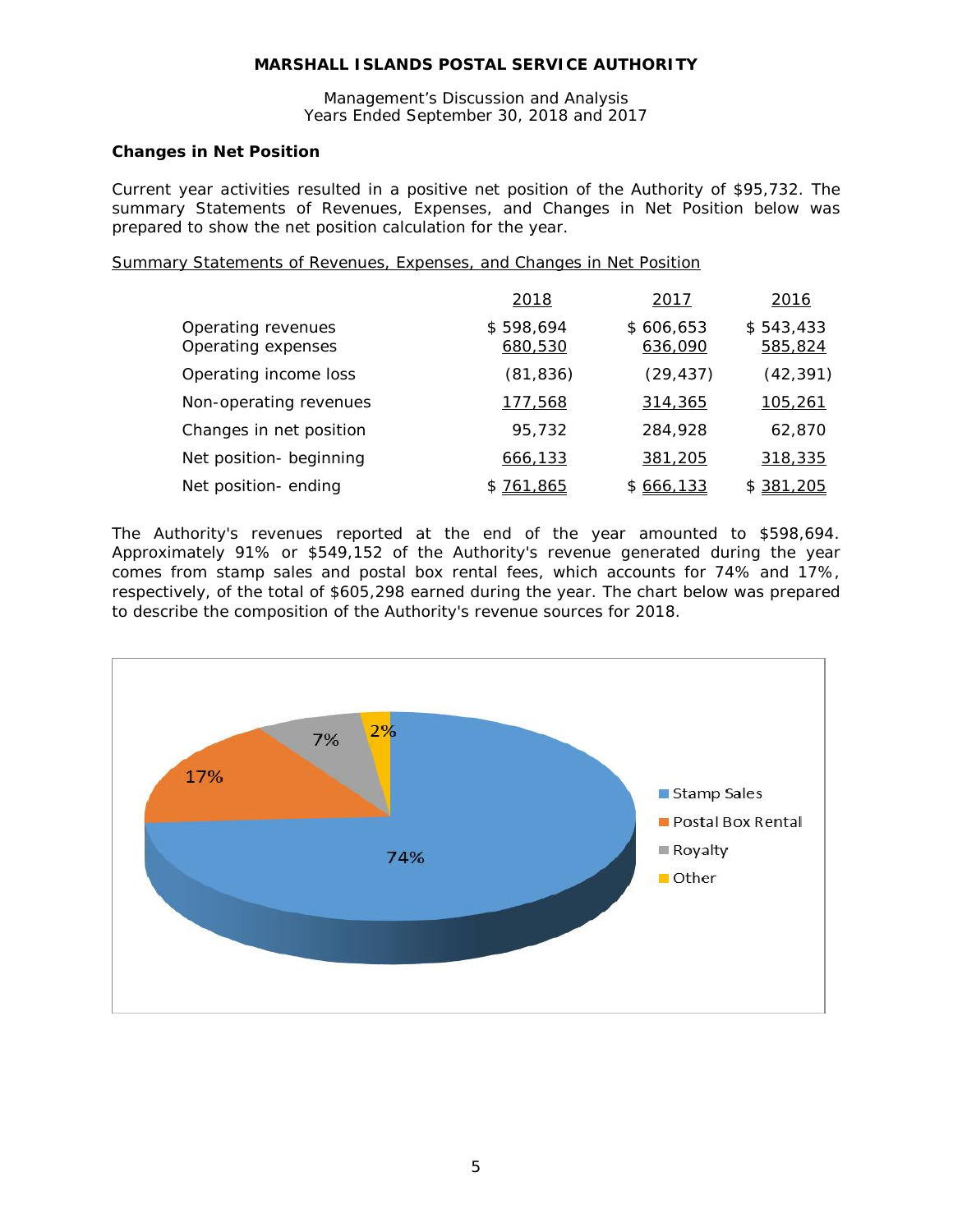### Management's Discussion and Analysis Years Ended September 30, 2018 and 2017

# **Revenue Sources**

The major source of revenue of the Authority is the sale of stamps for domestic and international mail. As indicated below, stamp sales have increased by 13% FY2016 to FY2017 and decreased by 6% from FY2017 to FY2018. Compared to FY2017, total operating revenue for FY2018 decreased by 4% due to the termination of the mail services between Majuro and Ebeye. However, the Authority received funding from the national government, classified as "non-operating revenue", amounted to \$177,568 that increased the net position to \$761,865 from \$666,133 in the previous year.

|                   | 2018      | 2017      | 2016       |
|-------------------|-----------|-----------|------------|
| Stamp sales       | \$447,662 | \$476,151 | \$419,563  |
| Postal box rental | 101,490   | 94.818    | 89,617     |
| Royalty           | 41,006    | 50,000    | 50,000     |
| <b>Others</b>     | 15,140    | 11,156    | 12,236     |
|                   | \$605,298 | \$632,125 | \$ 571,416 |

# **Expense Distribution**

Total costs incurred as of the close of business on September 30, 2018 were \$680,530. Of this amount, the Authority incurred \$394,684 and \$52,484, respectively, for salaries for employees and building rental. These expense line items account for 66% of the total expense of \$680,530 incurred during the year.

The graph below was prepared to describe the expenses distribution of the Authority during the year.

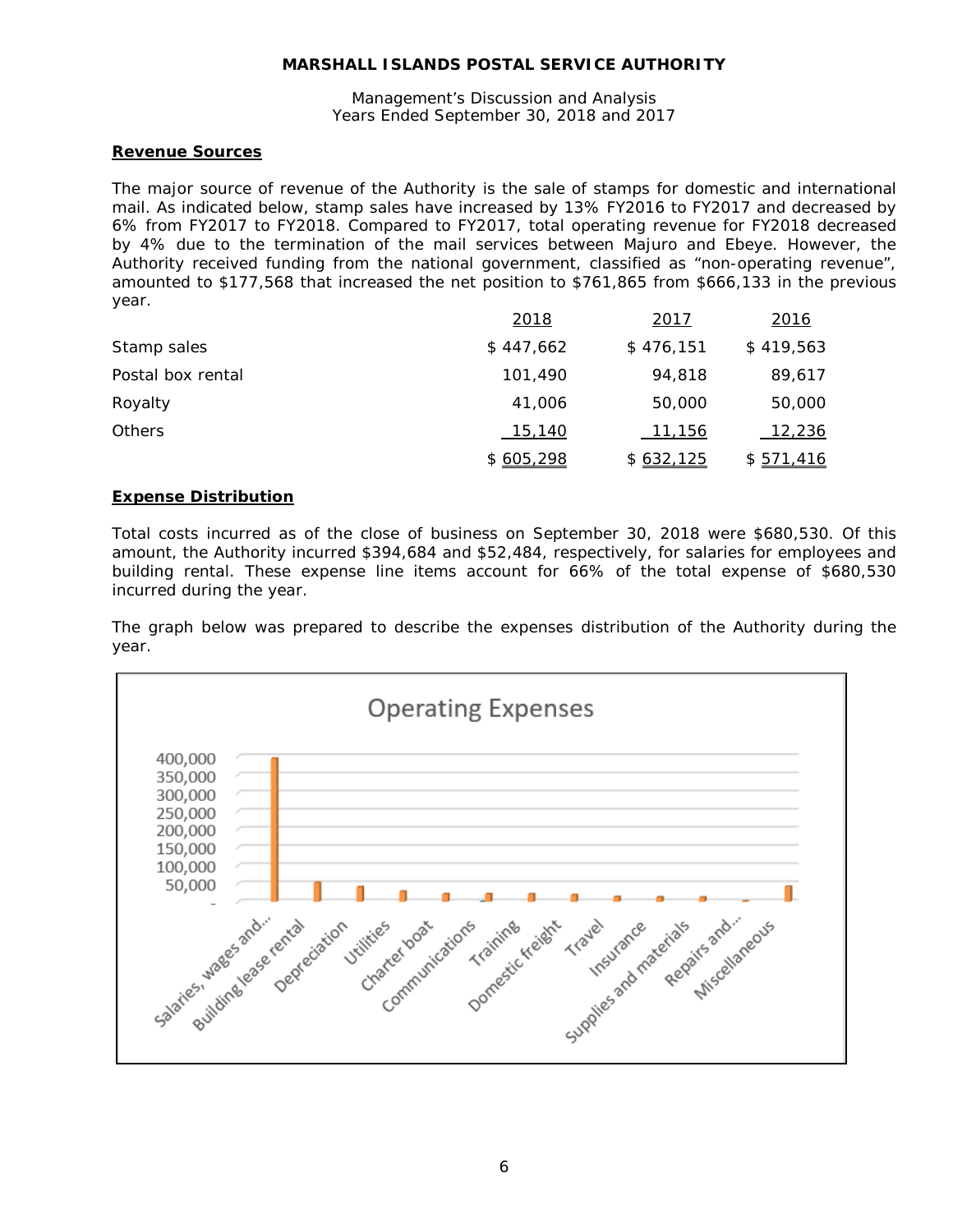Management's Discussion and Analysis Years Ended September 30, 2018 and 2017

# **Capital Assets and Debt**

During the year, the Authority purchased various equipment, and other fixed assets at a cost of approximately \$51,748. For additional information concerning capital assets, please refer to Note 4 of the accompanying financial statements.

The Authority did not incur long-term debt and did not have outstanding debt at the end of the year.

# **ECONOMIC OUTLOOK**

The Authority plays an important role to provide the excellent services to the people who are either sending or receiving their mail.

With commitment and strive for excellence, the Authority continues to improve its customer services with added new post office substations at the rural areas such as Wotje, and Jaluit amongst other initiatives.



Compared to previous years, revenue collection have been increased significantly.

With the philosophy for commitment and strive for excellence, public trust, and high standard of accountability by the board of directors and the management, the Authority continues to contribute and assist the economic development of the Marshall Islands.

Management's Discussion and Analysis for the year ended September 30, 2017 is set forth in the Authority's report on the audit of financial statements, which is dated December 11, 2017. That Management's Discussion and Analysis explains the major factors impacting 2017 financial statements and can be obtained from the Authority's Administrator via the contact information below.

# **REQUEST FOR INFORMATION**

The Financial report is designed to provide a general overview of the Authority's finances for all those with an interest in the Post Office's finances. Questions concerning any of the information provided in this report or request for additional financial information should be addressed to the Postmaster General, Post Office, Majuro, MH 96960.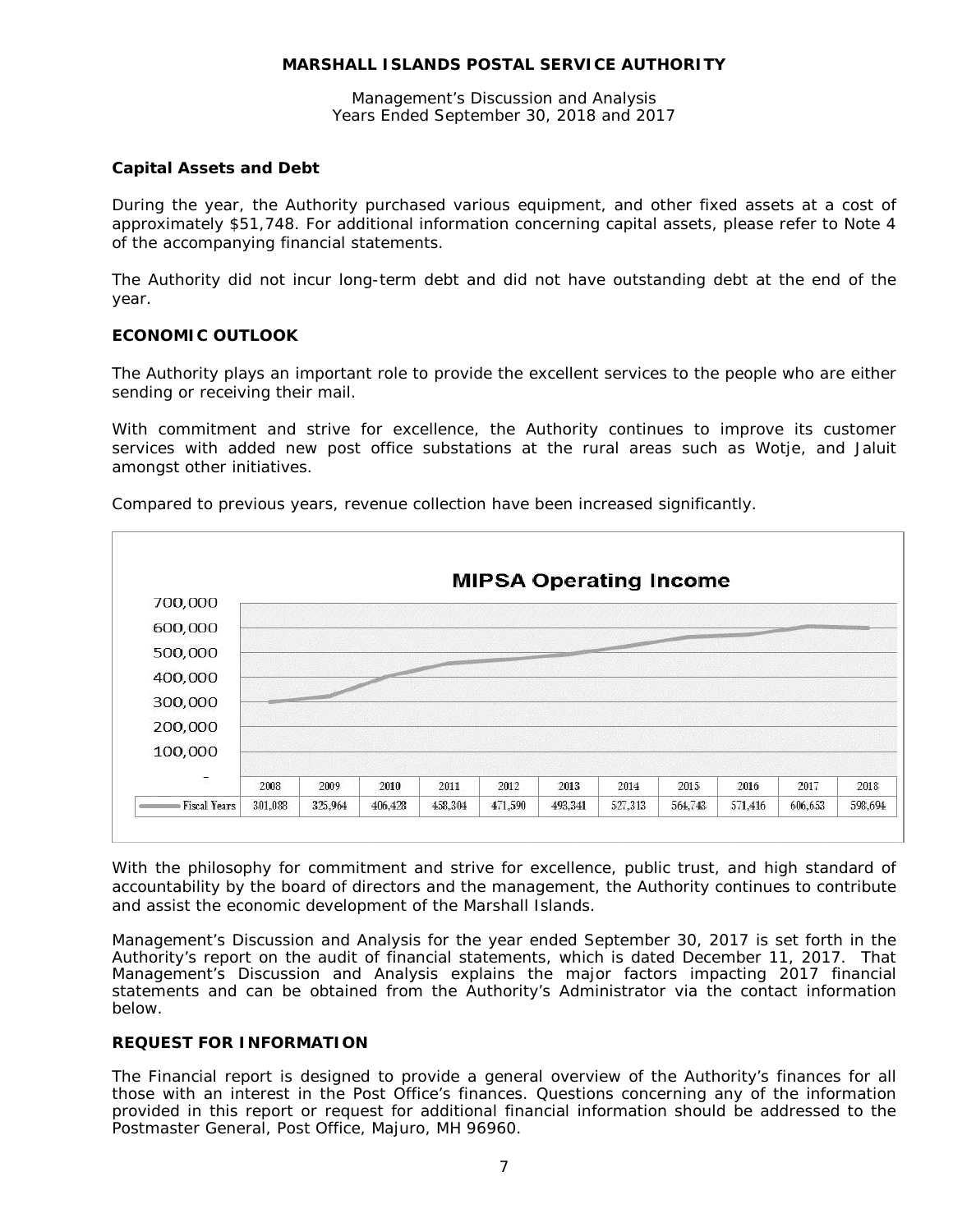# Statements of Net Position September 30, 2018 and 2017

| <u>ASSETS</u>                                        | 2018          | 2017          |
|------------------------------------------------------|---------------|---------------|
| Current assets:                                      |               |               |
| Cash                                                 | \$<br>734,892 | \$<br>740,223 |
| Receivables:                                         |               |               |
| Postal box rental                                    | 81,619        | 97,620        |
| Royalties                                            | 16,083        | 56,359        |
|                                                      | 97,702        | 153,979       |
| Less allowance for doubtful accounts                 | (81, 619)     | (99, 867)     |
|                                                      | 16,083        | 54,112        |
| Inventory                                            | 15,226        | 18,540        |
| Prepaid expenses                                     | 5,426         | 10,386        |
| Total current assets                                 | 771,627       | 823,261       |
| Capital assets, net                                  | 87,122        | 76,014        |
|                                                      | \$<br>858,749 | \$<br>899,275 |
| <b>LIABILITIES AND NET POSITION</b>                  |               |               |
| Current liabilities:                                 |               |               |
| Accounts payable                                     | \$<br>10,039  | \$<br>5,082   |
| Lease rental payable                                 |               | 143,431       |
| Payable to affiliates                                | 27,655        | 22,579        |
| Accrued payroll and bonuses                          | 17,321        | 24,338        |
| Accrued annual leave payable                         | 8,471         | 5,895         |
| Unearned income                                      | 19,578        | 22,199        |
| Total current liabilities                            | 83,064        | 223,524       |
| Accrued annual leave payable, net of current portion | 13,820        | 9,618         |
| <b>Total liabilities</b>                             | 96,884        | 233,142       |
| Commitments and contingency                          |               |               |
| Net position:                                        |               |               |
| Net investment in capital assets                     | 87,122        | 76,014        |
| Unrestricted                                         | 674,743       | 590,119       |
| Total net position                                   | 761,865       | 666,133       |
|                                                      | \$<br>858,749 | \$<br>899,275 |

See accompanying notes to financial statements.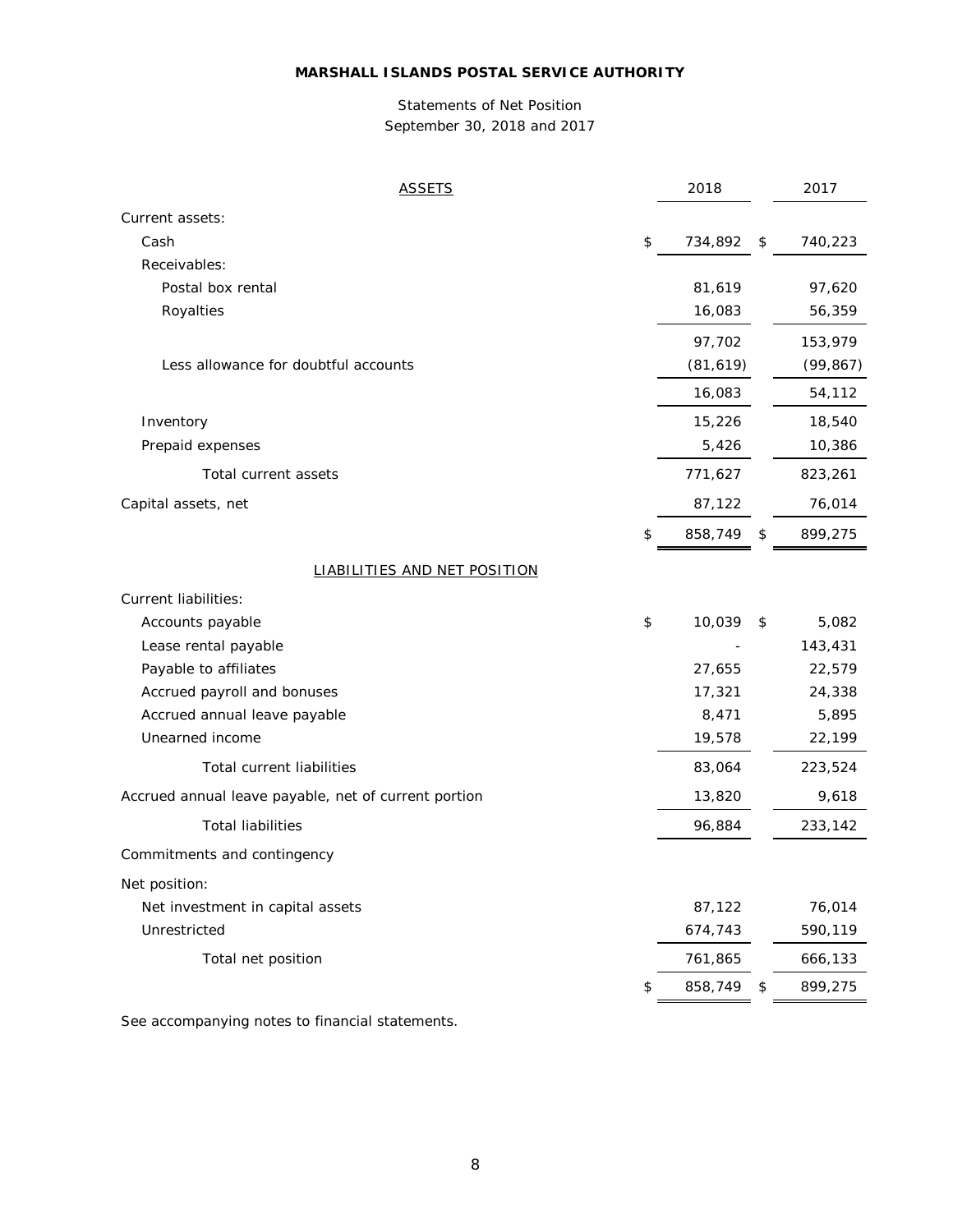# Statements of Revenues, Expenses, and Changes in Net Position Years Ended September 30, 2018 and 2017

|                                           | 2018          | 2017          |
|-------------------------------------------|---------------|---------------|
| Operating revenues:                       |               |               |
| Stamp sales                               | \$<br>447,662 | \$<br>476,151 |
| Postal box rentals                        | 101,490       | 94,818        |
| Royalty                                   | 41,006        | 50,000        |
| Other                                     | 15,140        | 11,156        |
| Total operating revenues                  | 605,298       | 632,125       |
| Less provision for uncollectible accounts | (6,604)       | (25, 472)     |
|                                           | 598,694       | 606,653       |
| Operating expenses:                       |               |               |
| Salaries, wages and employee benefits     | 394,684       | 378,626       |
| Building lease rental                     | 52,484        | 49,034        |
| Depreciation                              | 40,640        | 31,881        |
| <b>Utilities</b>                          | 28,288        | 23,180        |
| Charter boat                              | 21,458        | 23,986        |
| Communications                            | 21,416        | 19,581        |
| Training                                  | 20,810        | 21,123        |
| Domestic freight                          | 18,977        | 9,377         |
| Travel                                    | 13,763        | 14,616        |
| Insurance                                 | 12,468        | 11,010        |
| Supplies and materials                    | 12,050        | 16,359        |
| Repairs and maintenance                   | 1,492         | 5,310         |
| Miscellaneous                             | 42,000        | 32,007        |
| Total operating expenses                  | 680,530       | 636,090       |
| Operating loss                            | (81, 836)     | (29, 437)     |
| Nonoperating income:                      |               |               |
| Contributions from RepMar                 | 177,568       | 314,365       |
| Change in net position                    | 95,732        | 284,928       |
| Net position at beginning of year         | 666,133       | 381,205       |
| Net position at end of year               | \$<br>761,865 | \$<br>666,133 |
|                                           |               |               |

See accompanying notes to financial statements.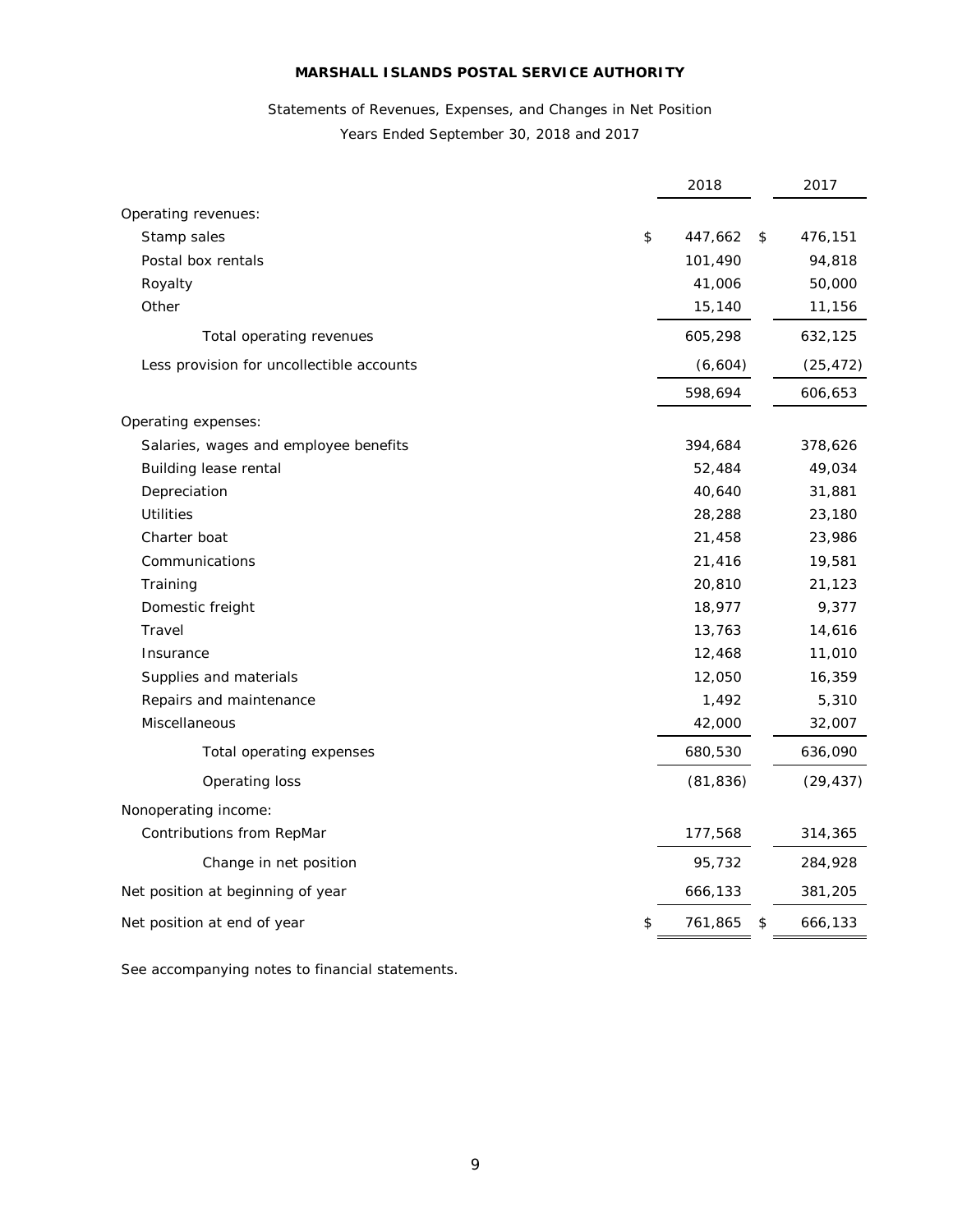# Statements of Cash Flows Years Ended September 30, 2018 and 2017

|                                                                                            | 2018                | 2017          |
|--------------------------------------------------------------------------------------------|---------------------|---------------|
| Cash flows from operating activities:                                                      |                     |               |
| Cash received from customers                                                               | \$<br>634,102       | \$<br>652,282 |
| Cash payments to suppliers for goods and services                                          | (369, 848)          | (225, 997)    |
| Cash payments to employees for services                                                    | (395, 405)          | (382, 689)    |
| Net cash provided by (used for) operating activities                                       | (131, 151)          | 43,596        |
| Cash flows from noncapital financing activity:                                             |                     |               |
| Contributions from RepMar                                                                  | 177,568             | 340,678       |
| Cash flows from capital and related financing activity:                                    |                     |               |
| Acquisition of capital assets                                                              | (51, 748)           | (42, 563)     |
| Net change in cash                                                                         | (5, 331)            | 341,711       |
| Cash at beginning of year                                                                  | 740,223             | 398,512       |
| Cash at end of year                                                                        | \$<br>734,892       | \$<br>740,223 |
| Reconciliation of operating loss to net cash provided for (used for) operating activities: |                     |               |
| Operating loss                                                                             | \$<br>$(81,836)$ \$ | (29, 437)     |
| Adjustments to reconcile operating loss to net cash provided by                            |                     |               |
| (used for) operating activities:                                                           |                     |               |
| Depreciation                                                                               | 40,640              | 31,881        |
| Provision for uncollectible accounts                                                       | 6,604               | 25,472        |
| (Increase) decrease in assets:                                                             |                     |               |
| Receivables                                                                                | 31,425              | 20,850        |
| Inventory                                                                                  | 3,314               | (3, 441)      |
| Prepaid expenses                                                                           | 4,960               | 268           |
| Increase (decrease) in liabilities:                                                        |                     |               |
| Accounts payable                                                                           | 4,957               | 2,759         |
| Lease rental payable                                                                       | (143, 431)          |               |
| Payable to affiliates                                                                      | 5,076               | 2,715         |
| Accrued payroll                                                                            | (7, 017)            | (4, 348)      |
| Accrued annual leave payable                                                               | 6,778               | (2, 430)      |
| Unearned income                                                                            | (2,621)             | (693)         |
| Net cash provided by (used for) operating activities                                       | \$<br>(131, 151)    | \$<br>43,596  |
|                                                                                            |                     |               |

See accompanying notes to financial statements.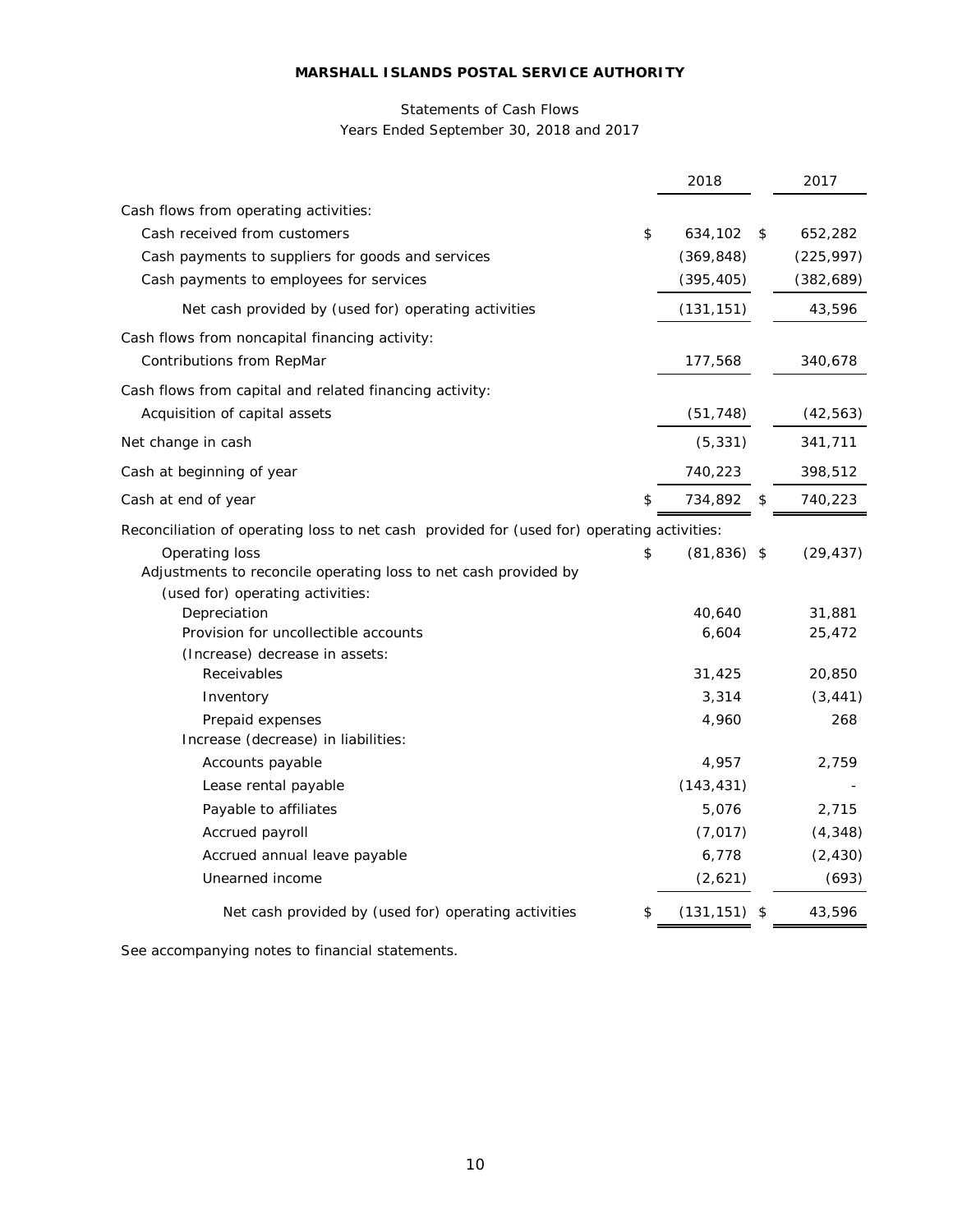Notes to Financial Statements September 30, 2018 and 2017

#### (1) Organization

The Marshall Islands Postal Service Authority (the "Authority"), a component unit of the Republic of the Marshall Islands (RepMar), was created by the Postal Service Act of 1983 for the purpose of establishing an effective and efficient postal service for the Republic. The Authority provides both domestic and international mail services from six service outlets - the Uliga, Delap and Airport postal stations located on Majuro Atoll, the Ebeye postal station located on Kwajalein Atoll, the Jabor postal station located on Jaluit Atoll and the Wotje postal station located on Wotje Atoll.

The operations of the Authority were accounted for as a separate fund within RepMar's Ministry of Finance. Effective October 1, 2008, the Authority established a separate bank account outside of RepMar's Treasury for the purpose of receiving and disbursing funds in accordance with the Postal Service Fund (Amendment) Act of 2007. Accordingly, the accompanying financial statements relate solely to those accounting records maintained by the Authority and do not incorporate any accounts related to the Authority's operations that may be accounted for by RepMar's Treasury or any of RepMar's other branches, departmental units or component units.

The Authority is governed by a five-member Board of Directors appointed by the President of RepMar. The Board of Directors, in turn, is responsible for the appointment of the Postmaster General who oversees the day-to-day operations of the Authority. The Authority's financial statements are incorporated into the financial statements of RepMar as a component unit.

#### (2) Summary of Significant Accounting Policies

GASB Statement No. 34, *Basic Financial Statements - and Management's Discussion and Analysis - for State and Local Governments*, as amended by GASB Statement No. 37, *Basic Financial Statements - Management's Discussion and Analysis - for State and Local Governments: Omnibus*, GASB Statement No. 38, *Certain Financial Statement Note Disclosures*, and GASB Statement No. 61, *The Financial Reporting Entity: Omnibus - an amendment of GASB Statements No. 14 and No. 34*, establish standards for external financial reporting for state and local governments and requires that resources be classified for accounting and reporting purposes into the following three net position categories:

- Net investment in capital assets capital assets, net of accumulated depreciation and outstanding principal balances of debt attributable to the acquisition, construction or improvement of those assets.
- Restricted net position whose use by the Authority is subject to externally imposed stipulations that can be fulfilled by actions of the Authority pursuant to those stipulations or that expire by the passage of time. The Authority has no restricted net position at September 30, 2018 and 2017.
- Unrestricted net position that is not subject to externally imposed stipulations. Unrestricted net position may be designated for specific purposes by action by management or the Board of Directors or may otherwise be limited by contractual agreements with outside parties.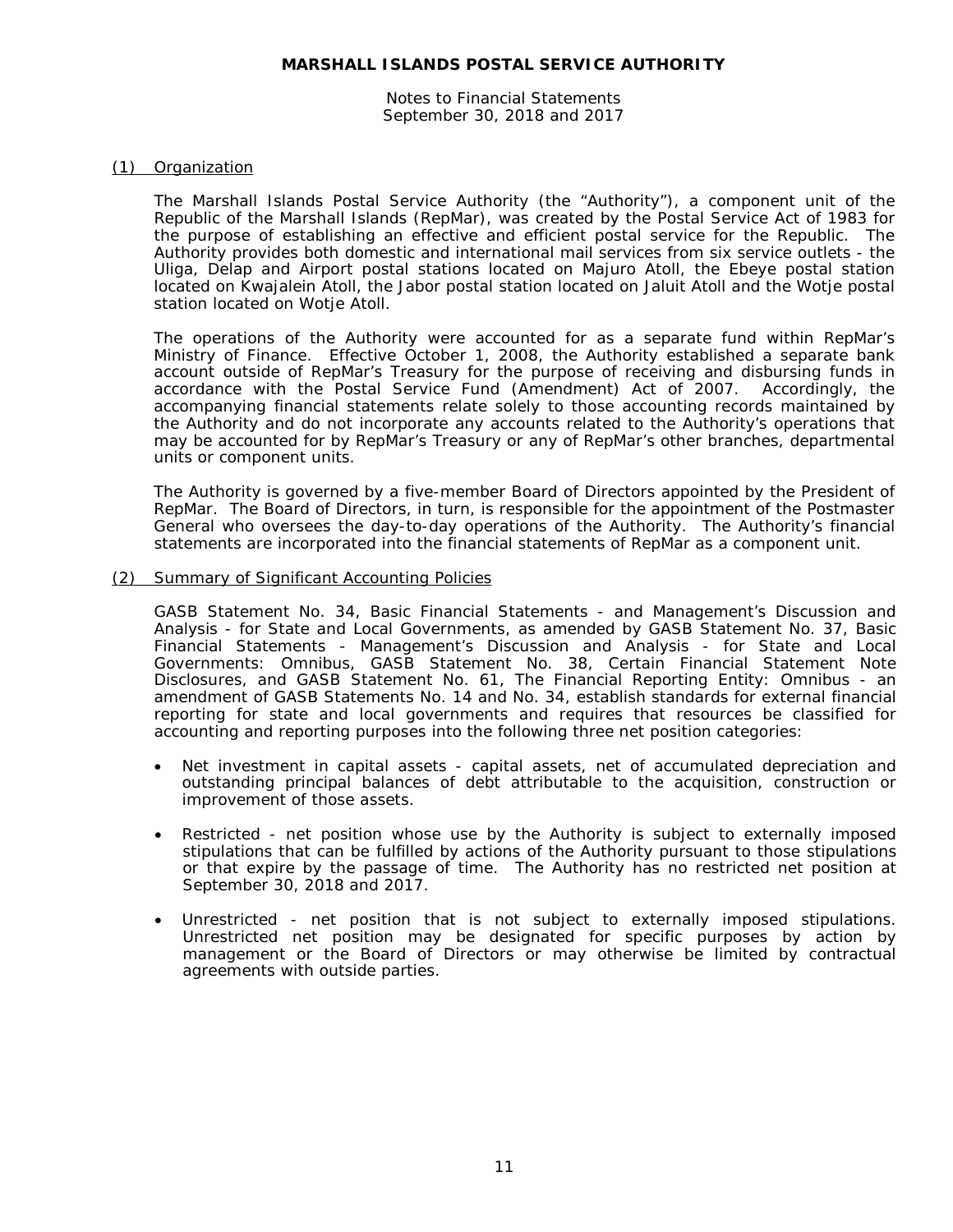Notes to Financial Statements September 30, 2018 and 2017

# (2) Summary of Significant Accounting Policies, Continued

#### Estimates

The preparation of financial statements in conformity with accounting principles generally accepted in the United States of America (GAAP) requires management to make estimates and assumptions that affect the reported amounts of assets and deferred outflows of resources, liabilities and deferred inflows of resources, and disclosure of contingent assets and liabilities at the date of the financial statements and the reported amounts of revenues and expenses during the reporting period. Actual results could differ from those estimates.

#### Basis of Accounting

Proprietary funds are accounted for on a flow of economic resources measurement focus. With this measurement focus, all assets and liabilities associated with the operation of the fund are included in the statements of net position. Proprietary fund operating statements present increases and decreases in net position. The accrual basis of accounting is utilized by proprietary funds. Under this method, revenues are recorded when earned and expenses are recorded at the time liabilities are incurred. The Authority considers revenues and costs that are directly related to operations to be operating revenues and expenses. Revenues and expenses related to financing and other activities are reflected as nonoperating.

#### Cash

Custodial credit risk is the risk that in the event of a bank failure, the Authority's deposits may not be returned to it. Such deposits are not covered by depository insurance and are either uncollateralized or collateralized with securities held by the pledging financial institution or held by the pledging financial institution but not in the depositor-government's name. The Authority does not have a deposit policy for custodial credit risk.

For purposes of the statements of net position and cash flows, cash is defined as cash on hand and cash held in demand accounts. As of September 30, 2018 and 2017, the carrying amount of cash was \$734,892 and \$740,223, respectively, and the corresponding bank<br>balances were \$745,073 and \$756,288, respectively. Of the bank balance amounts, balances were  $$745,073$  and  $$756,288$ , respectively. \$126,437 and \$188,064, respectively, were maintained in a financial institution subject to Federal Deposit Insurance Corporation (FDIC) insurance. The remaining bank deposits of \$618,636 and \$568,224, respectively, were maintained in a financial institution not subject to depository insurance. The Authority does not require collateralization of its cash deposits; therefore, bank deposits in excess of FDIC insurance coverage are uncollateralized. Accordingly, these deposits are exposed to custodial credit risk.

## Receivables

All receivables are due from businesses and individuals located within the Republic of the Marshall Islands and are interest free and uncollateralized. The allowance for uncollectible accounts is stated at an amount which management believes will be adequate to absorb possible losses on accounts receivable that may become uncollectible based on evaluations of the collectability of these accounts and prior collection experience. The allowance is established through a provision for bad debts charged to current operations. Accounts are written off using the specific identification method.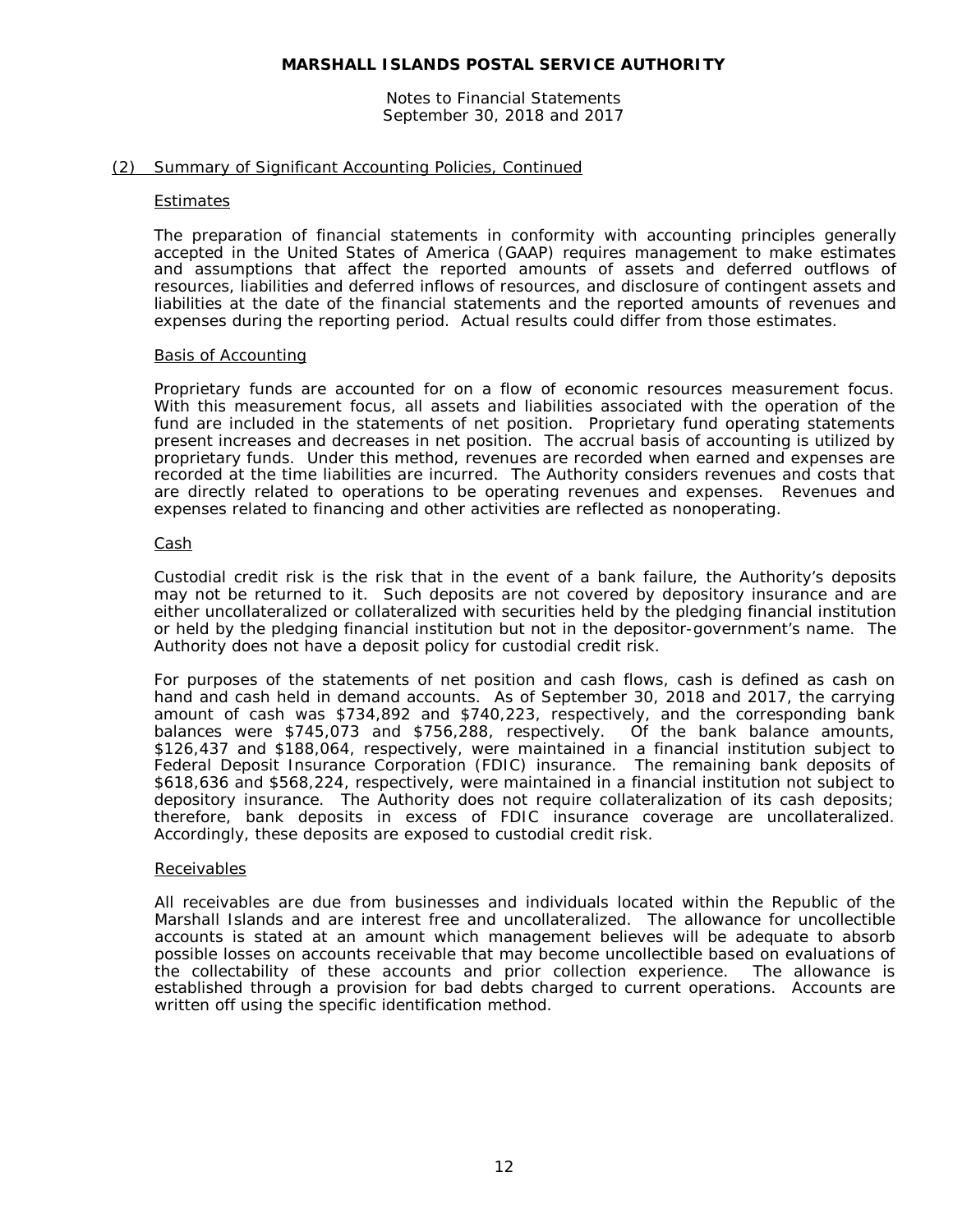Notes to Financial Statements September 30, 2018 and 2017

#### (2) Summary of Significant Accounting Policies, Continued

#### Stamp Inventory

Stamp inventory consists of stamps purchased for resale and are valued at the lower of cost (first-in, first-out) or market value.

#### Fixed Assets

The Authority does not have a capitalization policy for fixed assets; however, items with a cost that equals or exceeds \$500 are generally capitalized at the time of acquisition. Depreciation is calculated using the straight-line method based on the estimated useful lives of the respective assets. The estimated useful lives of these assets are as follows:

| Motor vehicles                | 4 years |
|-------------------------------|---------|
| Other furniture and equipment | 3 years |

#### Deferred Outflows of Resources

In addition to assets, the statement of net position will sometimes report a separate section for deferred outflows of resources. This separate financial statement element represents a consumption of net position that applies to a future period and so will not be recognized as an outflow of resources (deduction of net position) until then. The Authority has no items that qualify for reporting in this category.

#### Compensated Absences

Vested or accumulated vacation leave is recorded as an expense and liability as the benefits accrue to employees. No liability is recorded for non-vesting accumulating rights to receive sick pay benefits. As of September 30, 2018 and 2017, the accumulated vacation leave liability totals \$22,291 and \$15,513, respectively.

#### Unearned Income

Unearned income includes amounts received for postal box rental fees prior to the end of the fiscal year but related to the subsequent accounting period.

#### Deferred Inflows of Resources

In addition to liabilities, the statement of net position will sometimes report a separate section for deferred inflows of resources. This separate financial statement element represents an acquisition of net position that applies to a future period and so will not be recognized as an inflow of resources (additions to net position) until then. The Authority has no items that qualify for reporting in this category.

#### Taxes

Corporate profits are not subject to income tax in the Republic of the Marshall Islands. The Government of the Republic of the Marshall Islands imposes a gross receipts tax of 3% on revenues. The Authority is specifically exempt from this tax.

#### Prepaid Expenses

Certain payments to vendors or persons for goods and services reflect costs applicable to future accounting periods and are recorded as prepaid expenses in the accompanying financial statements.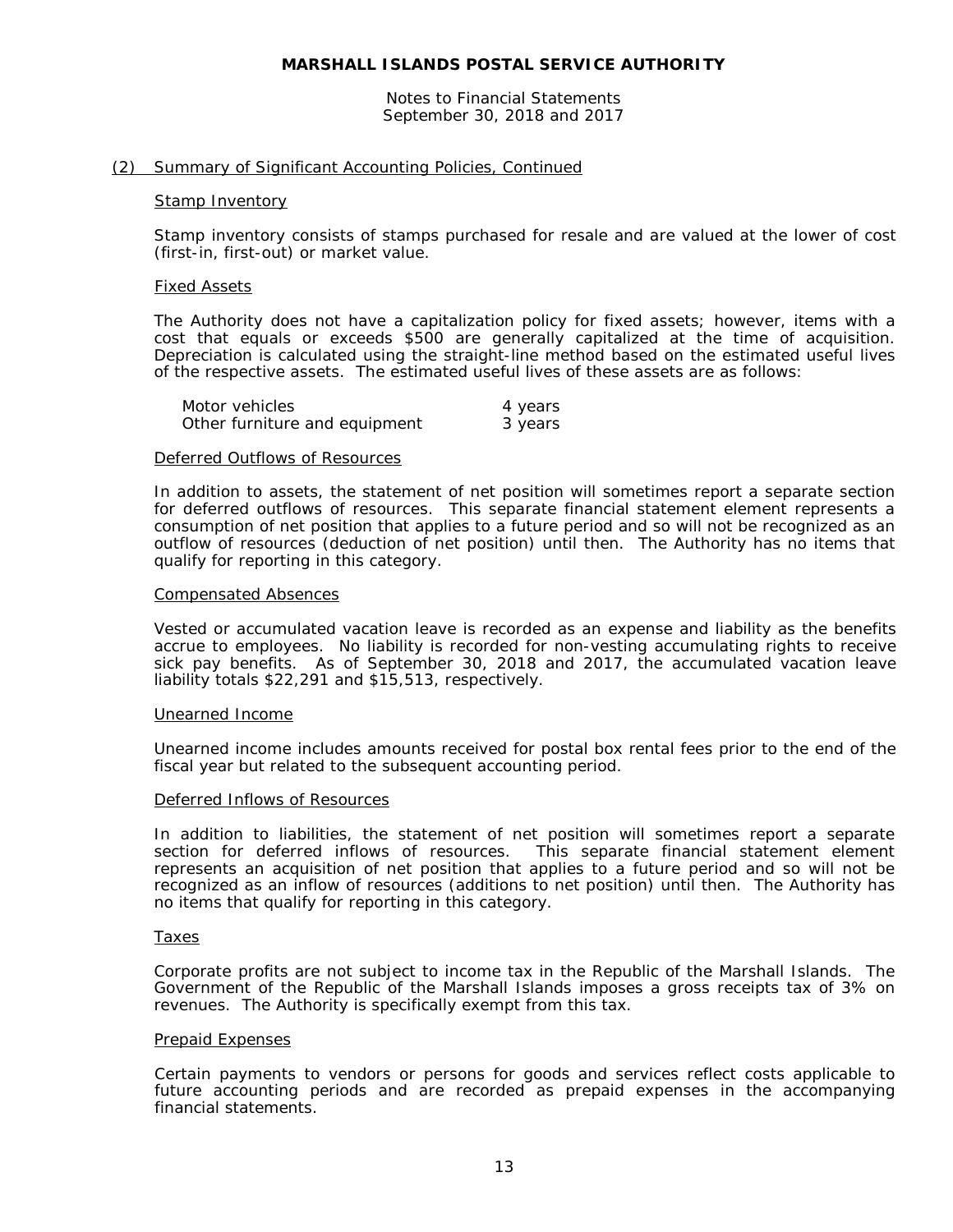Notes to Financial Statements September 30, 2018 and 2017

### (2) Summary of Significant Accounting Policies, Continued

# New Accounting Standards

During the year ended September 30, 2018, the Authority implemented the following pronouncements:

- GASB Statement No. 75, *Accounting and Financial Reporting for Postemployment Benefits Other Than Pensions*, which replaces the requirements of Statements No. 45, *Accounting and Financial Reporting by Employers for Postemployment Benefits Other Than Pensions*, as amended, and No. 57, *OPEB Measurements by Agent Employers and Agent Multiple-Employer Plans*, and provides guidance on reporting by governments that provide OPEB to their employees and for governments that finance OPEB for employees of other governments.
- GASB Statement No. 81, *Irrevocable Split-Interest Agreements,* which improves accounting and financial reporting for irrevocable split-interest agreements by providing recognition and measurement guidance for situations in which a government is a beneficiary of the agreement.
- GASB Statement No. 85, *Omnibus 2017*, which address practice issues that have been identified during implementation and application of certain GASB Statements including issues related to blending component units, goodwill, fair value measurement and application, and postemployment benefits (pensions and other postemployment benefits).
- GASB Statement No. 86, *Certain Debt Extinguishment Issues*, which improves consistency in accounting and financial reporting for in-substance defeasance of debt.

The implementation of these statements did not have a material effect on the Authority's financial statements.

In November 2016, GASB issued Statement No. 83, *Certain Asset Retirement Obligations*, which addresses accounting and financial reporting for certain asset retirement obligations (AROs) associated with the retirement of a tangible capital asset. The provisions in Statement No. 83 are effective for fiscal years beginning after June 15, 2018. Management does not believe that the implementation of this statement will have a material effect on the financial statements.

In January 2017, GASB issued Statement No. 84, *Fiduciary Activities*, which establishes criteria for identifying fiduciary activities of all state and local governments. The provisions in Statement No. 84 are effective for fiscal years beginning after December 15, 2018. Management does not believe that the implementation of this statement will have a material effect on the financial statements.

In June 2017, GASB issued Statement No. 87, *Leases*, which establishes a single model for lease accounting based on the foundational principle that leases are financings of the right to use an underlying asset. The provisions in Statement No. 87 are effective for fiscal years beginning after December 15, 2019. Management has yet to determine whether the implementation of this statement will have a material effect on the financial statements.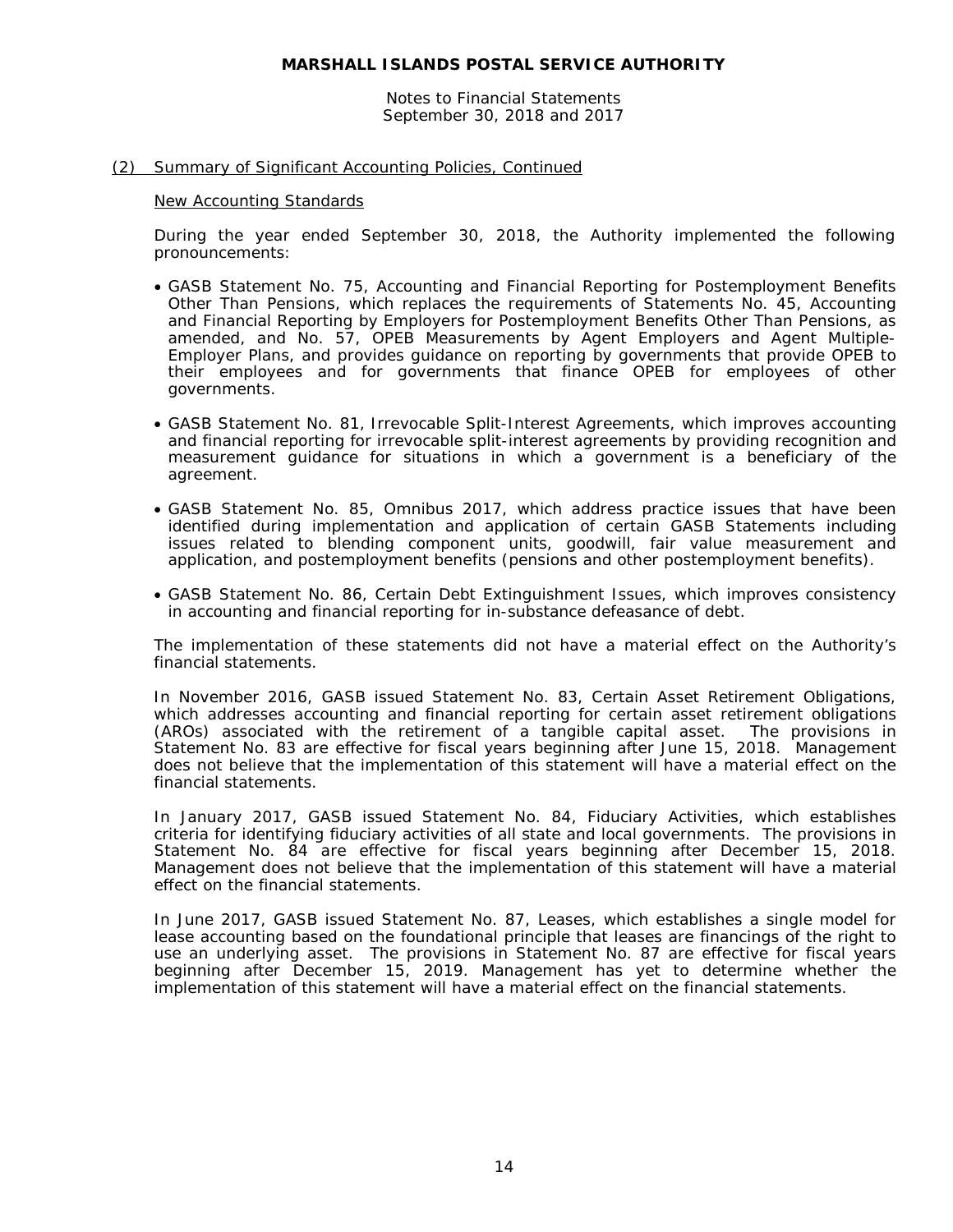Notes to Financial Statements September 30, 2018 and 2017

# (2) Summary of Significant Accounting Policies, Continued

# New Accounting Standards, Continued

In April 2018, GASB issued Statement No. 88, *Certain Disclosures Related to Debt, including Direct Borrowings and Direct Placements*, which improves the information that is disclosed in notes to government financial statements related to debt, including direct borrowings and direct placements. The provisions in Statement No. 88 are effective for fiscal years beginning after June 15, 2018. Management does not believe that the implementation of this statement will have a material effect on the financial statements.

In June 2018, GASB issued Statement No. 89, *Accounting for Interest Cost Incurred before the End of a Construction Period*, which requires that interest cost incurred before the end of a construction period be recognized as an expense in the period in which the cost is incurred for financial statements prepared using the economic resources measurement focus. The provisions in Statement No. 89 are effective for fiscal years beginning after December 15, 2019. Management does not believe that the implementation of this statement will have a material effect on the financial statements.

In August 2018, GASB issued Statement No. 90, *Majority Equity Interests – an Amendment of GASB Statements No. 14 and No. 61,* which improves the consistency and comparability of reporting a government's majority equity interest in a legally separate organization and the relevance of financial statement information for certain component units. The provisions in Statement No. 90 are effective for fiscal years beginning after December 15, 2018. Management does not believe that the implementation of this statement will have a material effect on the financial statements.

## (3) Royalties Receivable

On July 25, 2017, Unicover World Trade Corporation (Unicover) terminated the stamp and philatelic center agreement with the Authority, effective December 31, 2017. As of September 30, 2017, royalties receivable of \$56,359 was due from Unicover. This was fully collected in 2018.

On January 1, 2018, the Authority entered into a two-year stamp and philatelic center agreement with Inter-Governmental Philatelic Corporation (IGPC) to assist the Authority in the design, production, sale and distribution of new postage stamps throughout the world. In return, the Authority would be the recipient of royalties as calculated in accordance with the agreement. The agreement is automatically renewable unless otherwise notified in writing by either party three months prior to the expiration date. It guaranteed a minimum annual royalty payment of \$32,000. As of September 30, 2018, royalties receivable of \$16,083 was due from IGPC.

For the years ended September 30, 2018 and 2017, the Authority recognized \$41,006 and \$50,000, respectively, in royalty revenues in accordance with the respective agreements.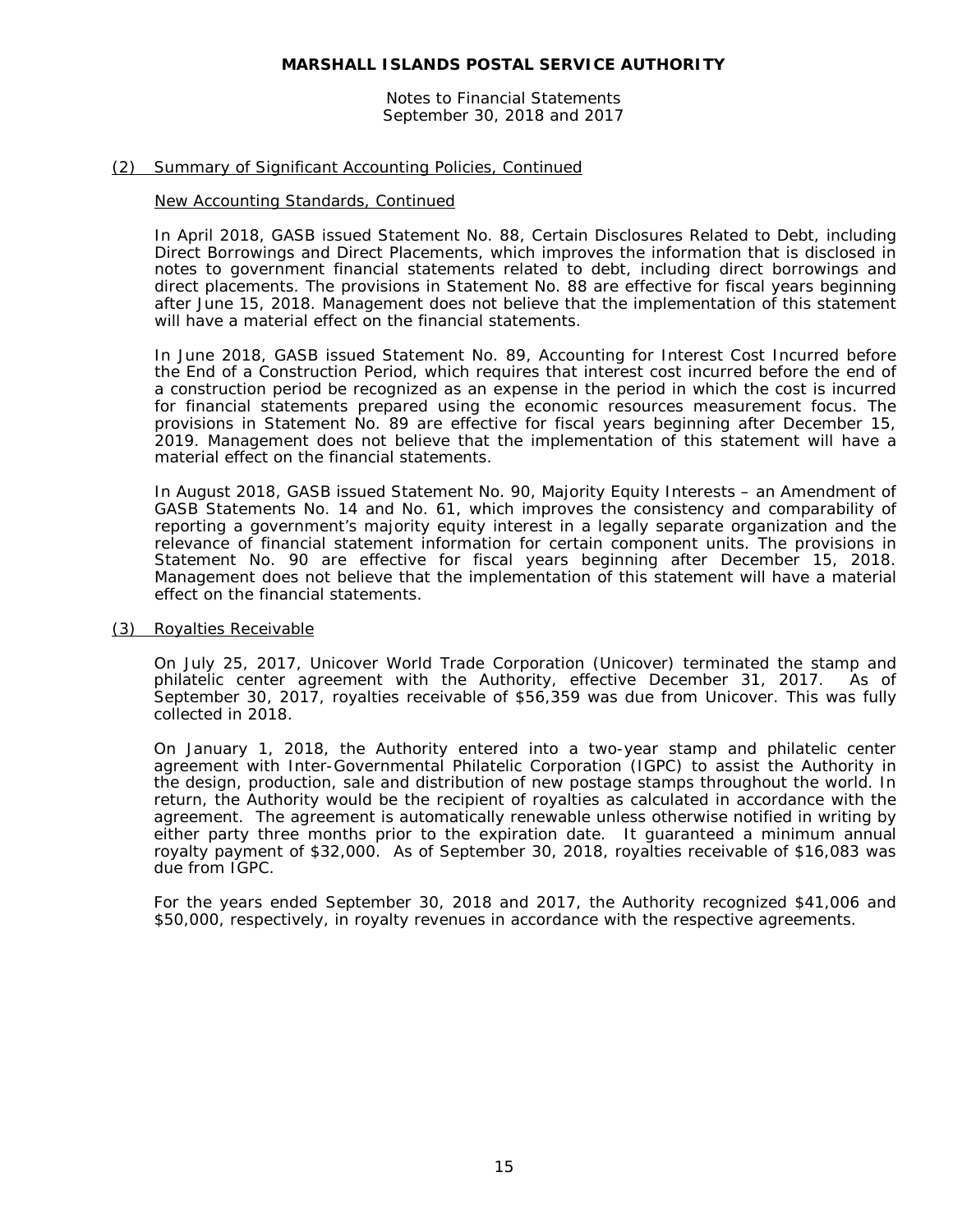Notes to Financial Statements September 30, 2018 and 2017

# (4) Fixed Assets

Capital asset activity for the years ended September 30, 2018 and 2017 is as follows:

|                                                  | October 1.<br>2017          | Additions                     | <b>Disposals</b> | September 30,<br>2018   |
|--------------------------------------------------|-----------------------------|-------------------------------|------------------|-------------------------|
| Motor vehicles<br>Office furniture and equipment | 171,970<br>S<br>82,276      | 38,500<br>\$<br>13,248        | \$               | 210,470<br>\$<br>95,524 |
| Less accumulated depreciation                    | 254,246<br><u>(178,232)</u> | 51,748<br><u>(40,640)</u>     |                  | 305,994<br>(218, 872)   |
|                                                  | 76,014<br>\$                | 11,108<br>\$                  | \$               | \$<br>87,122            |
|                                                  | October 1,<br>2016          | Additions                     | <b>Disposals</b> | September 30,<br>2017   |
| Motor vehicles<br>Office furniture and equipment | 143,970<br>\$.<br>67,713    | 28,000<br>\$<br><u>14,563</u> | \$               | 171,970<br>\$<br>82,276 |
| Less accumulated depreciation                    | 211,683<br><u>(146,351)</u> | 42,563<br>(31, 881)           |                  | 254,246<br>(178, 232)   |
|                                                  | 65,332<br>S                 | 10,682<br>\$                  | \$               | 76,014                  |

# (5) Change in Long-Term Liabilities

Other long-term liabilities will be liquidated in the future from the Authority's operations. During the years ended September 30, 2018 and 2017, the following changes occurred in liabilities reported as part of the Authority's long-term liabilities in the statements of net position:

|                      | Balance<br>October 1.<br>2017 | Additions | Reductions | Balance<br>September<br>30, 2018 | Due Within<br>One Year |
|----------------------|-------------------------------|-----------|------------|----------------------------------|------------------------|
| Compensated absences | 15,513                        | 25.799    | (19.021)   | 22.291                           | 8.471                  |
|                      | Balance<br>October 1,<br>2016 | Additions | Reductions | Balance<br>September<br>30, 2017 | Due Within<br>One Year |
| Compensated absences | 19.861                        | 21.048    | (25.396)   | 15,513                           | 5.895                  |

## (6) Related Party Transactions

The Authority is a component unit of RepMar and is therefore affiliated with all RepMar-owned and affiliated entities. The Authority provides postal services to all RepMar-owned and affiliated entities at substantially the same terms and conditions as those provided to third parties.

The Authority utilizes services from certain affiliated entities at substantially the same terms and conditions as those incurred from third parties.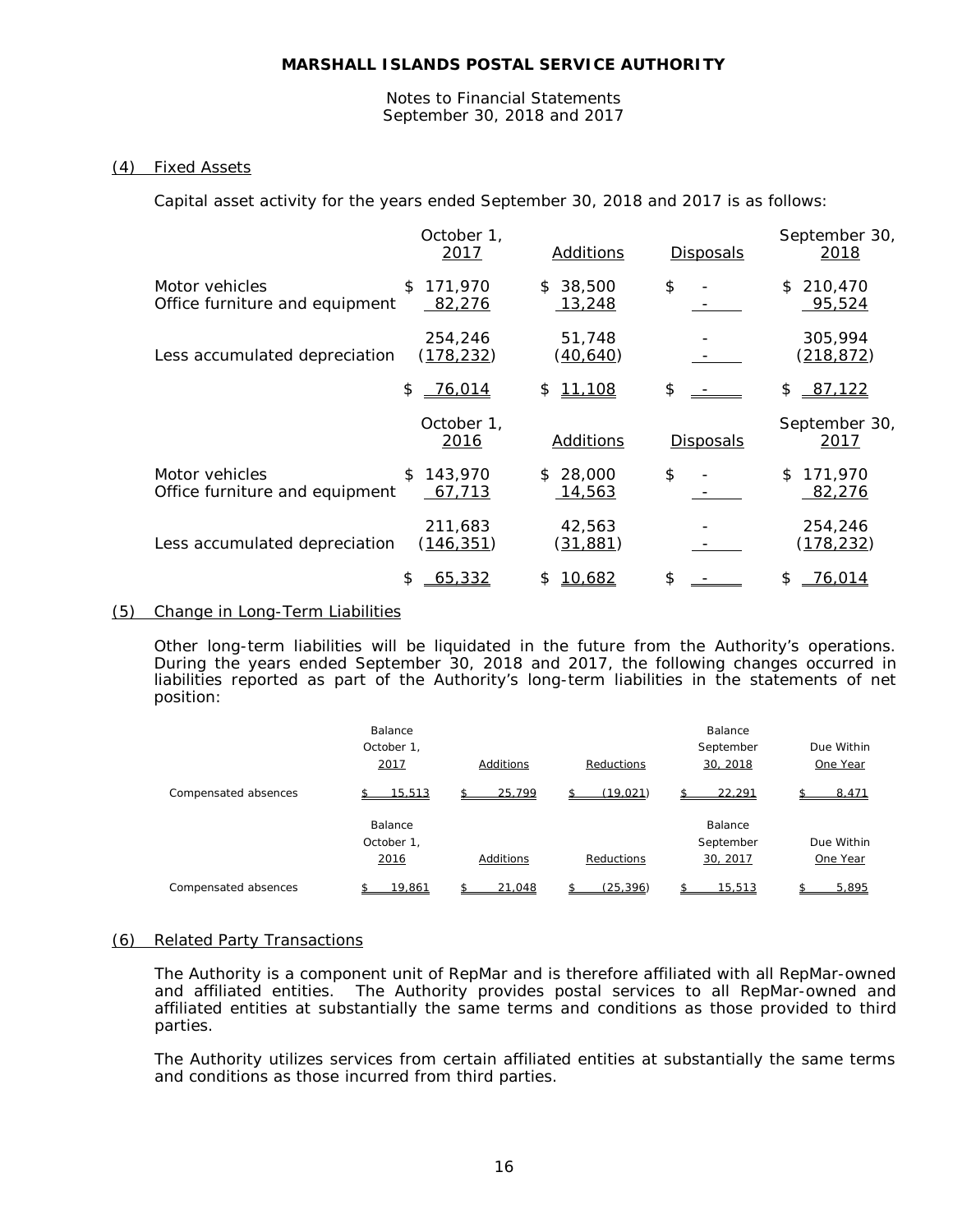Notes to Financial Statements September 30, 2018 and 2017

# (6) Related Party Transactions, Continued

During the years ended September 30, 2018 and 2017, the operations of the Authority were funded by appropriations of \$177,568 and \$314,365, respectively, from the Nitijela of RepMar.

A summary of related party transactions as of and for the years ended September 30, 2018 and 2017 is as follows:

|                                                                                                 |                 | 2018 |                 |
|-------------------------------------------------------------------------------------------------|-----------------|------|-----------------|
|                                                                                                 | <b>Expenses</b> |      | Payables        |
| Marshall Islands Social Security Administration<br>Marshall Islands National Telecommunications | \$39,526        |      | \$20,018        |
| Authority                                                                                       | 21,416          |      |                 |
| Air Marshall Islands, Inc.                                                                      | 18,977          |      | 3,309           |
| RMI Ports Authority                                                                             | 3,000           |      |                 |
| Marshall Islands Development Bank                                                               | 2,250           |      | 2,250           |
| Marshalls Energy Company, Inc.                                                                  | 2,400           |      |                 |
| RepMar                                                                                          |                 |      | 2,078           |
|                                                                                                 | \$87,569        |      | \$27,655        |
|                                                                                                 |                 | 2017 |                 |
|                                                                                                 | <b>Expenses</b> |      | <b>Payables</b> |
| Marshall Islands Social Security Administration<br>Marshall Islands National Telecommunications | \$36,684        |      | \$18,845        |
| Authority                                                                                       | 19,581          |      |                 |
| Air Marshall Islands, Inc.                                                                      | 9,377           |      | 1,554           |
| RMI Ports Authority                                                                             | 3,000           |      |                 |
| Marshalls Energy Company, Inc.                                                                  | 1,200           |      |                 |
| RepMar                                                                                          |                 |      | 2,180           |
|                                                                                                 | \$69,842        |      | \$22,579        |

# (7) Risk Management

The Authority is exposed to various risks of loss related to torts; theft of, damage to, and destruction of assets; errors and omissions, injuries to employees; and natural disasters. The Authority has elected to purchase commercial insurance from independent third parties for the risks of loss to which it is exposed. No instances have occurred in the past three years where settlements have exceeded available insurance coverage.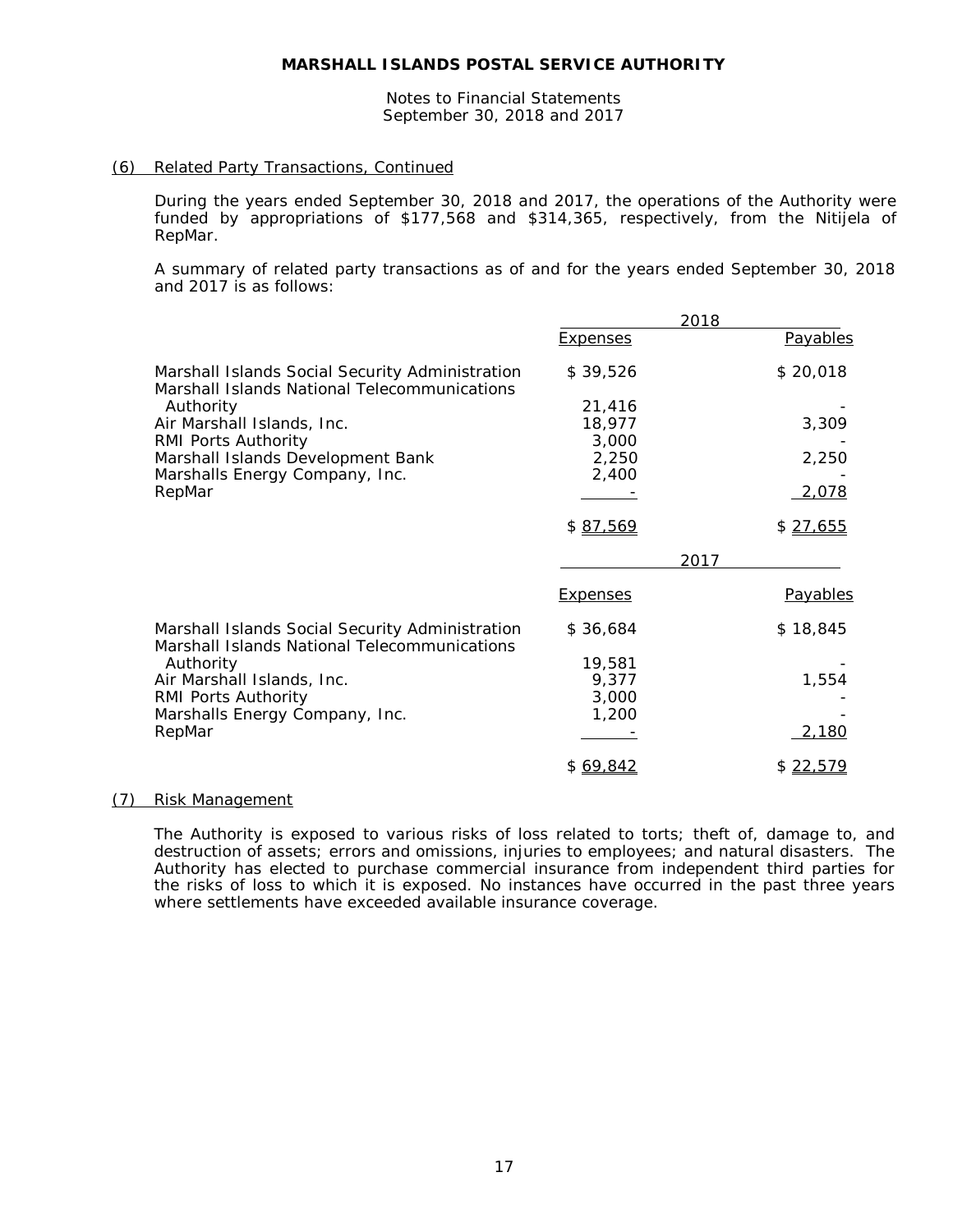Notes to Financial Statements September 30, 2018 and 2017

### (8) Commitments and Contingencies

#### **Commitments**

On September 11, 1981, the Authority entered into a ten-year lease for the Ebeye Post Office, with an option to extend for an additional four terms of five years each subject to incremental rent increases, which expired on September 11, 2011. The terms of the lease requires lease rental payments of \$1,000 per month. The Authority entered into a new lease agreement, which commenced on December 20, 2014 and expired on December 20, 2015. On September 30, 2015, the Authority exercised the option to renew the lease agreement for 3 years, which expires on December 20, 2018. During the years ended September 30, 2018 and 2017, related rent expense was \$12,000 for both years.

On January 1, 2008, the Authority entered into a five-year lease for the Delap Post Office, with an option to extend for an additional four terms of five years each subject to renegotiation of the payment provisions. The Authority exercised the option to renew for an additional five-year period to expire on December 31, 2018. The lease terms require rental payments of \$800 per month. During the years ended September 30, 2018 and 2017, related rent expense was \$9,600 for both years.

On May 1, 2012, the Authority entered into a two-year lease for the Uliga Post Office, with an option to extend for an additional three terms of two years each subject to renegotiation of the payment provisions. The Authority exercised the option to renew the lease agreement for 2 years, which commenced on October 1, 2018 and expires on September 30, 2020. The terms of the lease require rental payments of \$1,936 per month. During the years ended September 30, 2018 and 2017, related rent expense was \$23,234 for both years.

On February 1, 2013, the Authority entered into a two-year lease agreement for the Airport Post Office, with an option to extend for an additional term of five years subject to renegotiation of the payment provisions. The Authority exercised the option to renew the lease for 2 years, which commenced on February 1, 2017 and expires on January 21, 2019. The terms of the lease require rental payments of \$250 per month. During the years ended September 30, 2018 and 2017, related rent expense was \$3,000 for both years.

On April 1, 2017, the Authority entered into a ten-year lease agreement for the Jaluit Post Office, with an option to extend for an additional term of five years subject to renegotiation of the payment provisions. The lease commenced on April 1, 2017 and expires on March 31, 2027. The terms of the lease require rental payments of \$200 per month. During the years ended September 30, 2018 and 2017, related rent expense was \$2,400 and \$1,200, respectively.

On June 6, 2018, the Authority entered into a five-year lease agreement for the Wotje Post Office, with an option to renew or extend for additional term/terms subject to renegotiation of the payment provisions. The lease commenced on June 8, 2018 and expires on June 7, 2023. The terms of the lease require rental payments of \$750 per month. During the year ended September 30, 2018, related rent expense was \$2,250.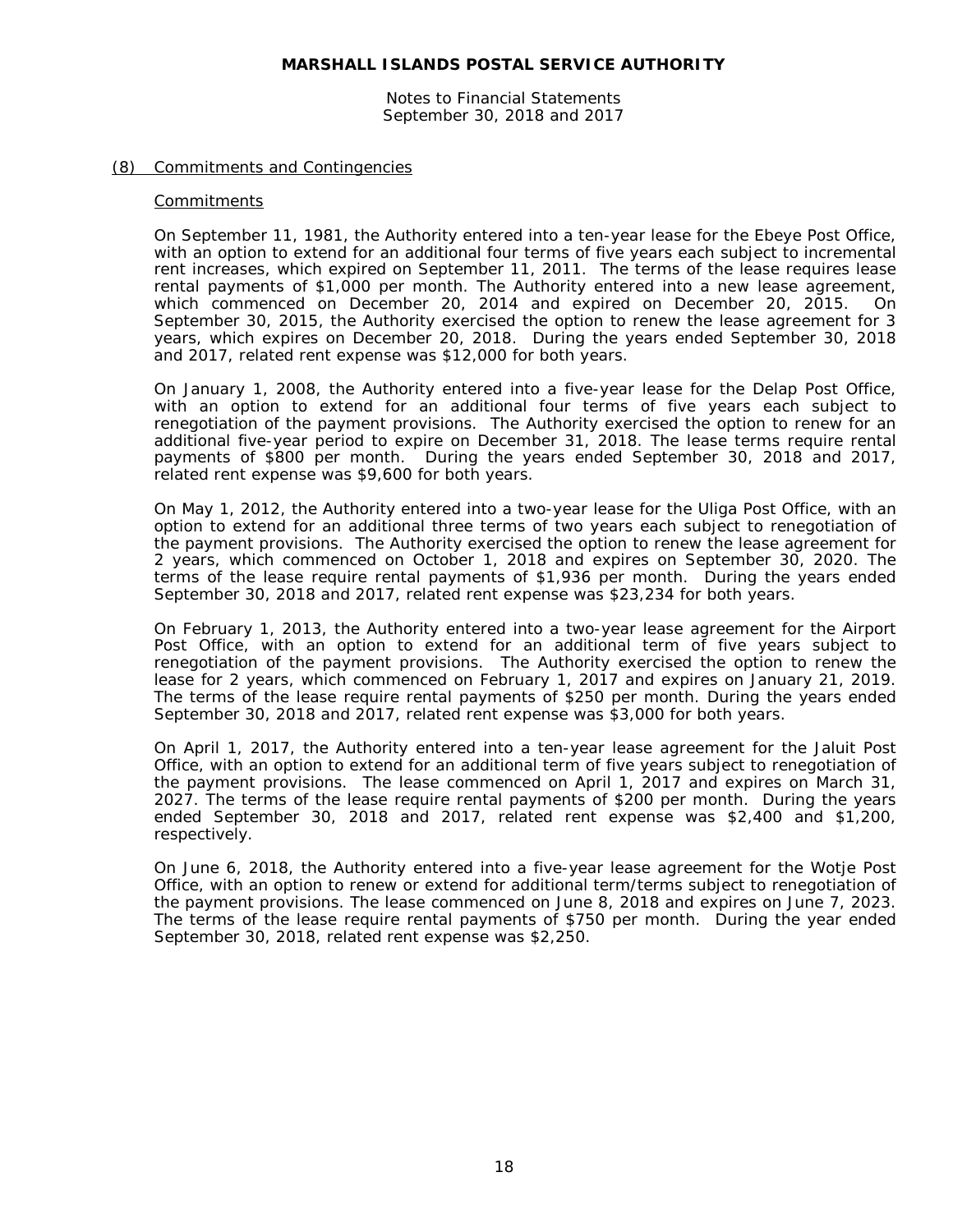Notes to Financial Statements September 30, 2018 and 2017

## (8) Commitments and Contingencies, Continued

#### Commitments, Continued

Total future minimum lease payments for subsequent years ending September 30, are as follows:

| Year ending<br>September 30, |              |
|------------------------------|--------------|
| 2019                         | 41,034<br>\$ |
| 2020                         | 34,634       |
| 2021                         | 11,400       |
| 2022                         | 11,400       |
| 2023                         | 8,400        |
| 2024 - 2028                  | 8,400        |
|                              | \$115,268    |

#### Contingencies

During the years ended September 30, 2018 and 2017, the Authority incurred losses from operations of \$81,836 and \$29,437, respectively. For the years ended September 30, 2018 and 2017, the Authority received operational subsidies of \$177,568 and \$314,365, respectively, from the Nitijela of RepMar. Although RepMar has provided funding in the past, the Authority does not have a formal agreement with RepMar to provide future funding. A significant reduction in the level of budgetary support from RepMar, if this were to occur, may have an effect on the Authority's programs and activities. For the year ended September 30, 2019, RepMar appropriated \$240,000 to fund the Authority's operations.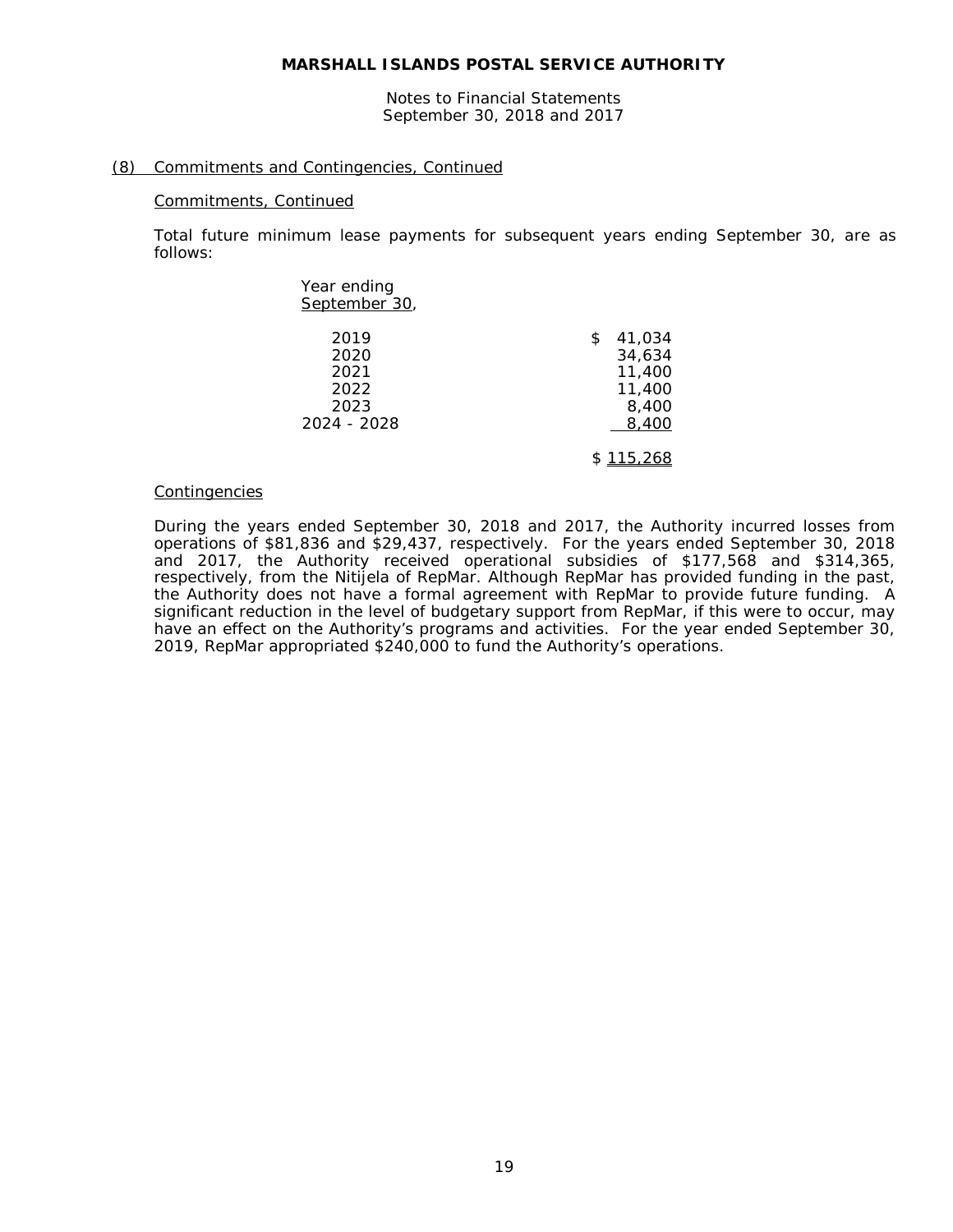# Combining Schedule of Operating Income (Loss) By Station Year Ended September 30, 2018

|                                           | Uliga       | Delap |        | Ebeye |           | Airport |        | Jabor |           | Wotje |                          | Total           |
|-------------------------------------------|-------------|-------|--------|-------|-----------|---------|--------|-------|-----------|-------|--------------------------|-----------------|
| Operating revenues:                       |             |       |        |       |           |         |        |       |           |       |                          |                 |
| Stamp sales                               | \$284,628   | \$    | 72,958 | \$    | 46,623    | \$      | 40,392 | \$    | 2,436     | \$    | 625                      | 447,662<br>\$   |
| Postal box rentals                        | 65,313      |       | 6,358  |       | 23,884    |         | 3,114  |       | 2,104     |       | 717                      | 101,490         |
| Royalty                                   | 41,006      |       |        |       |           |         |        |       |           |       | ÷,                       | 41,006          |
| Other                                     | 12,500      |       | 206    |       | 1,707     |         | 66     |       | 238       |       | 423                      | 15,140          |
| Total operating revenues                  | 403,447     |       | 79,522 |       | 72,214    |         | 43,572 |       | 4,778     |       | 1,765                    | 605,298         |
| Less provision for uncollectible accounts | (6,604)     |       |        |       |           |         |        |       |           |       |                          | (6,604)         |
|                                           | 396,843     |       | 79,522 |       | 72,214    |         | 43,572 |       | 4,778     |       | 1,765                    | 598,694         |
| Operating expenses:                       |             |       |        |       |           |         |        |       |           |       |                          |                 |
| Salaries, wages and employee benefits     | 318,566     |       | 1,843  |       | 58,093    |         |        |       | 12,295    |       | 3,887                    | 394,684         |
| Building lease rental                     | 23,234      |       | 9,600  |       | 12,000    |         | 3,000  |       | 2,400     |       | 2,250                    | 52,484          |
| Depreciation                              | 36,101      |       |        |       | 1,507     |         |        |       | 2,255     |       | 777                      | 40,640          |
| Utilities                                 | 21,868      |       |        |       | 6,060     |         | 360    |       |           |       | $\overline{\phantom{0}}$ | 28,288          |
| Charter boat                              |             |       |        |       | 21,458    |         |        |       |           |       | $\overline{\phantom{0}}$ | 21,458          |
| Communications                            | 13,739      |       |        |       | 7,677     |         |        |       |           |       |                          | 21,416          |
| Training                                  | 20,810      |       |        |       |           |         |        |       |           |       | $\overline{a}$           | 20,810          |
| Domestic freight                          | 15,756      |       | 1,192  |       | 1,771     |         |        |       | 258       |       |                          | 18,977          |
| Travel                                    | 12,516      |       |        |       | 1,247     |         |        |       |           |       |                          | 13,763          |
| Insurance                                 | 12,468      |       |        |       |           |         |        |       |           |       | ٠                        | 12,468          |
| Supplies and materials                    | 12,050      |       |        |       |           |         |        |       |           |       |                          | 12,050          |
| Repairs and maintenance                   | 1,492       |       |        |       |           |         |        |       |           |       |                          | 1,492           |
| Miscellaneous                             | 37,266      |       | 58     |       | 4,357     |         | (5)    |       | 74        |       | 250                      | 42,000          |
| Total operating expenses                  | 525,866     |       | 12,693 |       | 114,170   |         | 3,355  |       | 17,282    |       | 7,164                    | 680,530         |
| Operating income (loss)                   | \$(129,023) | \$    | 66,829 | \$    | (41, 956) | \$      | 40,217 | \$    | (12, 504) | \$    | (5, 399)                 | (81, 836)<br>\$ |

See accompanying independent auditors' report.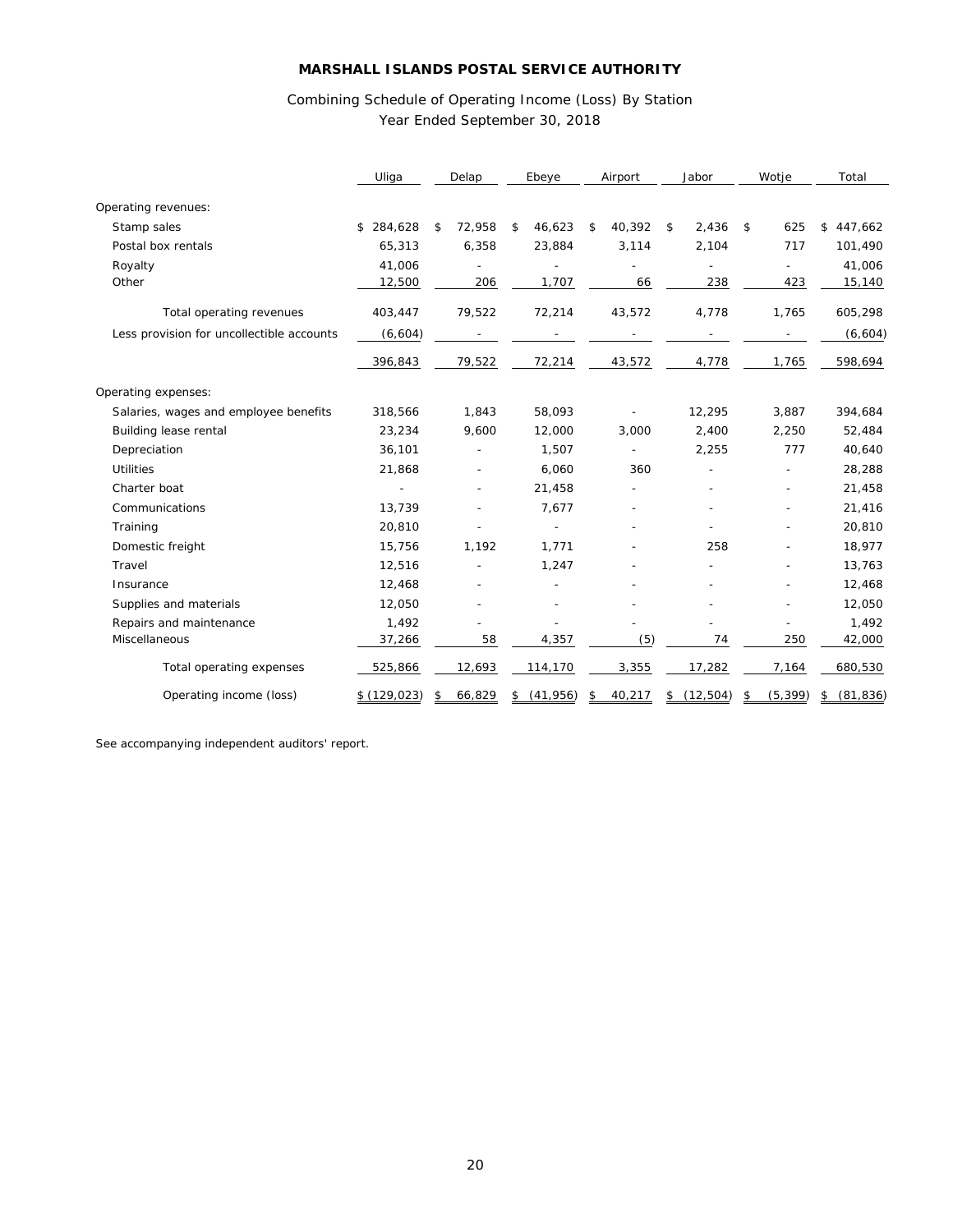

Deloitte & Touche LLP 361 South Marine Corps Drive Tamuning, GU 96913-3973 USA

Tel: +1 (671) 646-3884 Fax:  $+1$  (671) 649-4265

www.deloitte.com

#### **INDEPENDENT AUDITORS' REPORT ON INTERNAL CONTROL OVER FINANCIAL REPORTING AND ON COMPLIANCE AND OTHER MATTERS BASED ON AN AUDIT OF FINANCIAL STATEMENTS PERFORMED IN ACCORDANCE WITH** *GOVERNMENT AUDITING STANDARDS*

Board of Directors Marshall Islands Postal Service Authority:

We have audited, in accordance with the auditing standards generally accepted in the United States of America and the standards applicable to financial audits contained in *Government Auditing Standards* issued by the Comptroller General of the United States, the financial statements of the Marshall Islands Postal Service Authority (the Authority), which comprise the statement of net position as of September 30, 2018, and the related statements of revenues, expenses and changes in net position and of cash flows for the year then ended, and the related notes to the financial statements, and have issued our report thereon dated December 6, 2018.

# **Internal Control Over Financial Reporting**

In planning and performing our audit of the financial statements, we considered the Authority's internal control over financial reporting (internal control) to determine the audit procedures that are appropriate in the circumstances for the purpose of expressing our opinion on the financial statements, but not for the purpose of expressing an opinion on the effectiveness of the Authority's internal control. Accordingly, we do not express an opinion on the effectiveness of the Authority's internal control.

A *deficiency in internal control* exists when the design or operation of a control does not allow management or employees, in the normal course of performing their assigned functions, to prevent, or detect and correct, misstatements on a timely basis. A *material weakness* is a deficiency, or a combination of deficiencies, in internal control, such that there is a reasonable possibility that a material misstatement of the entity's financial statements will not be prevented, or detected and corrected on a timely basis.

Our consideration of internal control was for the limited purpose described in the first paragraph of this section and was not designed to identify all deficiencies in internal control that might be material weaknesses or significant deficiencies. Given these limitations, during our audit we did not identify any deficiencies in internal control that we consider to be material weaknesses. However, material weaknesses may exist that have not been identified.

## **Compliance and Other Matters**

As part of obtaining reasonable assurance about whether the Authority's financial statements are free from material misstatement, we performed tests of its compliance with certain provisions of laws, regulations, contracts, and grant agreements, noncompliance with which could have a direct and material effect on the determination of financial statement amounts. However, providing an opinion on compliance with those provisions was not an objective of our audit, and accordingly, we do not express such an opinion. The results of our tests disclosed no instances of noncompliance or other matters that are required to be reported under *Government Auditing Standards.*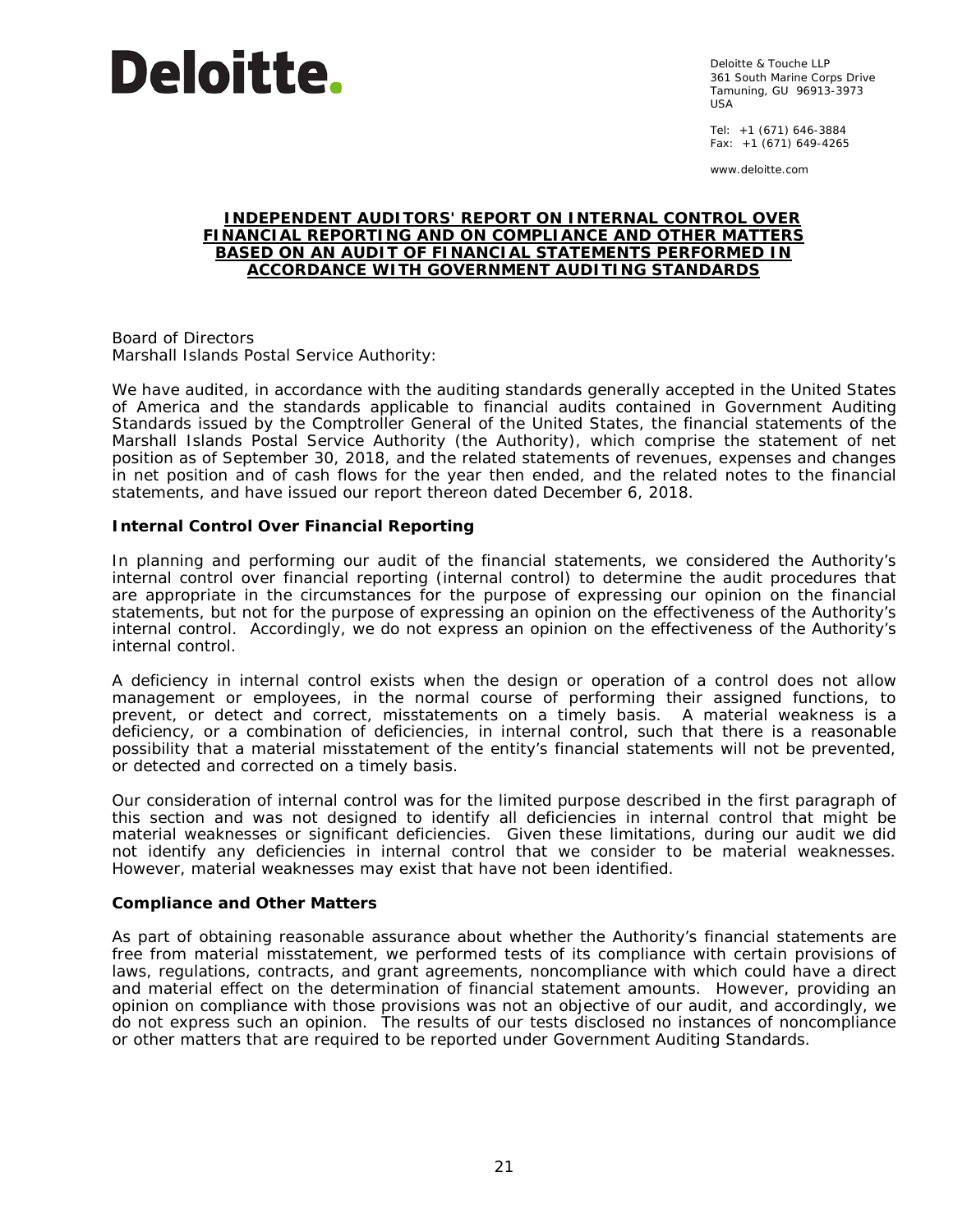# Deloitte.

# **Purpose of this Report**

The purpose of this report is solely to describe the scope of our testing of internal control and compliance and the results of that testing, and not to provide an opinion on the effectiveness of the entity's internal control or on compliance. This report is an integral part of an audit performed in accordance with *Government Auditing Standards* in considering the entity's internal control and compliance. Accordingly, this communication is not suitable for any other purpose.

December 6, 2018